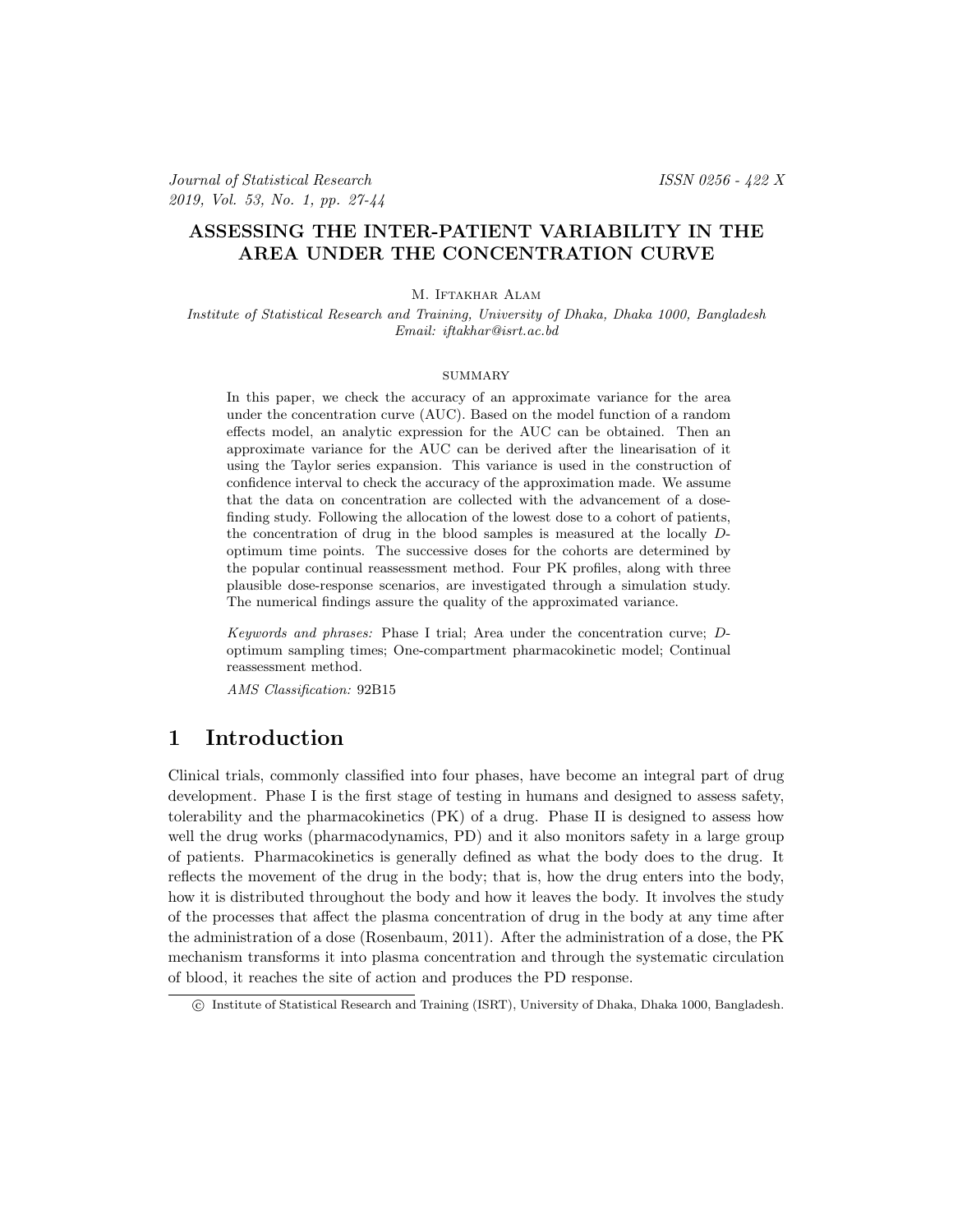The extent of response depends on the concentration at the site of action. We cannot measure concentration at the site of action, but can measure the plasma, which reflects the concentration at the site. Concentration needs to be kept high enough to produce a desirable response, but low enough to avoid toxicity. Even if the same dose is given to a group of individuals, concentration profiles are very likely to be different since it depends on how a body functions. Concentration is inherently more informative than dose because unlike dose, which is only a nominal mass fixed by the clinicians, it gives biological information (Riviere, 2011). Dose-concentration-effect relationship is capable of predicting the effect at any time after administering a dose. It also helps in estimating the dose and dosing interval to achieve the effect of a desired level. Therefore, for the efficient determination of the optimum dose, it is essential to monitor plasma concentration.

A drug's pharmacokinetics are determined by the processes of absorption, distribution, metabolism and excretion (ADME). Also, concentrations at the site of action are determined by the ADME. The objectives in a early phase clinical trial are to quantify the ADME of the drug and also to identify an optimal dose for further studies. Quantifying these PK parameters is often straightforward, as it does not require the administration of an optimal dose (Piantadosi and Liu, 1998). However, obtaining the optimal dose is a difficult task. There are drugs for which the therapeutic range is narrow and as such careful dose escalation is essential since a small increase in dose may lead to a drastic change in the response.

The AUC is a PK parameter that reflects the overall amount of drug in the plasma after the administration of a dose. On the other hand,  $C_{\text{max}}$  is the maximum concentration that can occur any time after the administration of a dose. The unit of AUC is the product of concentration and time. For instance, it could be  $mg/l$  it re $\times$  hr. A non-parametric approach is often used to obtain the AUC. It employs the trapezoidal rule (Gabrielsson and Weiner, 2000) and requires a large number of samples per subject. A larger number of blood samples gives more trapeziums to find an accurate estimate of the area. An alternative could be estimation based on a parametric PK model. For many PK models, it is possible to obtain an analytical form for the AUC by integrating the model function over the sampling region. Use of optimal sampling time points will reduce the number of samples to be collected per subject, and so the parametric approach has an advantage over the non-parametric one. This paper focuses on the parametric approach for finding the AUC, as shown in Section 2.1.

Since the PD response depends on the concentration at the site of action, it may not be enough to consider only the administered dose in establishing a dose-response relationship. Rather, the resulting concentration from that dose has a vital role in it. There are situations where a small increment in dose may produce a large increase in the AUC (Graham and Workman, 1992). Small AUC values have the capacity to produce no effect and similarly high AUC values have the capacity to lead to toxicity. Since AUC represents the full drug concentration in the body, it can be an excellent measure to assist in drug-dose administration. One possible way could be the formal inclusion of measures like the AUC or  $C_{\text{max}}$ in the dose-response model. One such method that incorporates AUC as a covariate in the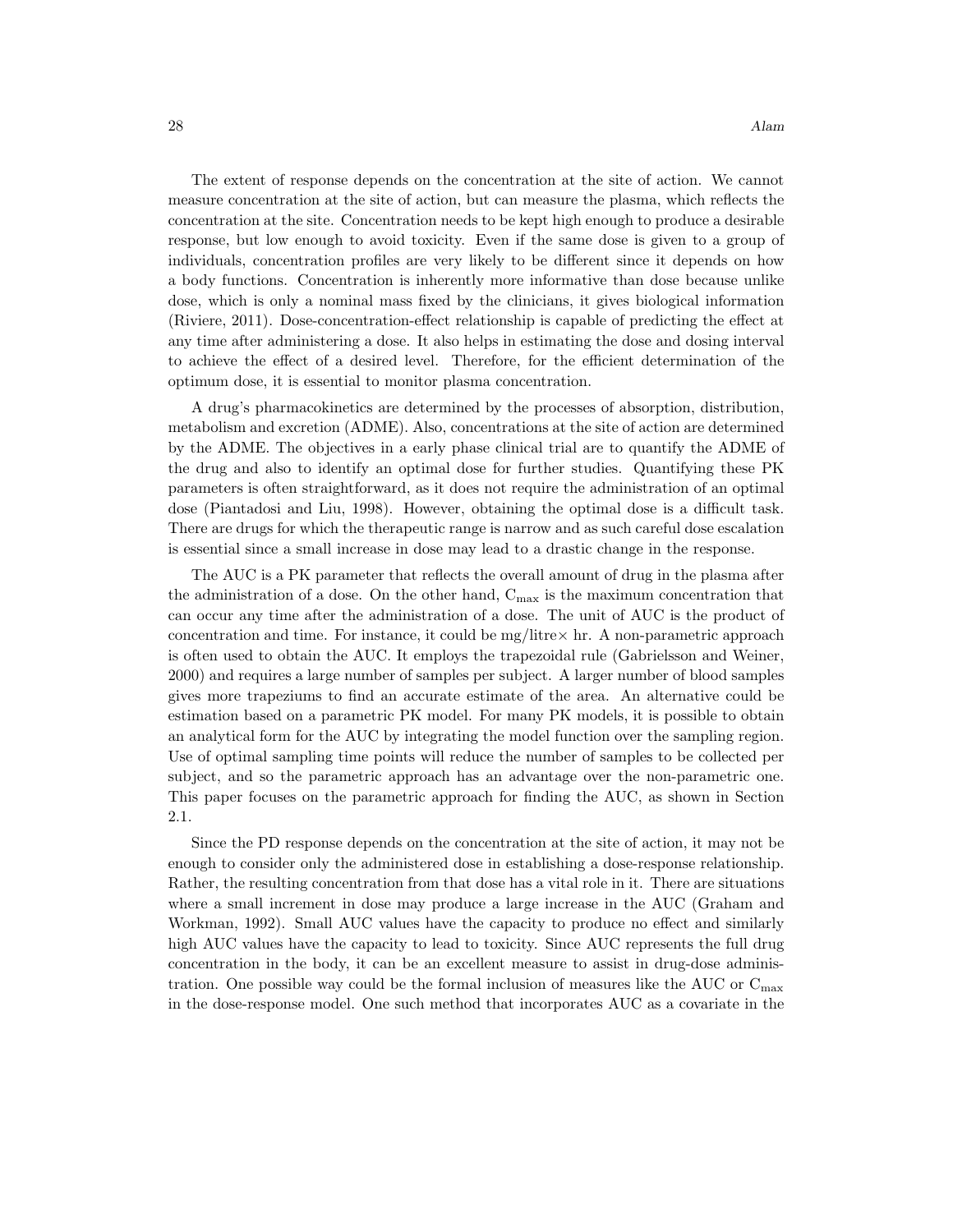dose-response model is that of Piantadosi and Liu (1998). But that method requires many blood samples to be collected since non-parametric approach is used to obtain the AUC. Whitehead et al. (2007) proposed a Bayesian procedure for the simultaneous monitoring of pharmacodynamic and pharmacokinetic responses in phase I trials. Cotterill et al. (2015) developed a method of dose-escalation for a dual-agent treatment which enables formal integration of exposure information into dose-escalation decisions. Ursino et al. (2017) also concluded that use of PK information in the dose allocation process can enrich the knowledge of the dose-toxicity relationship and thus leads to better dose recommendation for subsequent trials. Alam et al. (2017) proposed a method that constrains the AUC for dose finding in seamless phase I/II clinical trials. Takeda et al. (2018) proposed an approach that incorporates into the dose-response model an adjustment based on the latest AUC.

The above discussion reveals that the AUC has important role in the determination of an optimum dose. Unlike dose, the AUC is likely to vary from patient to patient. A generalized method of limited PK sampling has been described in Duffull et al. (1999). The method is designed to enable the accurate estimation of AUC for drugs that are administered intravenously and display two-compartment pharmacokinetics. Gagnon and Leonov (2004) demonstrated a way to optimize the precision of parameter estimates by finding the best number and allocation of sampling times. They found that a reduced number of samples may be taken without significant loss in the precision of parameter estimates. Scheff et al. (2011) developed an algorithm to calculate the AUC with respect to a variable baseline by comparing the AUC of the response curve with the AUC of the baseline while taking into account uncertainty in both measurements. Jawien  $(2014)$  proposed a method for the construction of a linear estimator of the AUC in a finite interval that is optimal in the minimax sense. Barnett et al. (2018) proposed a method of producing optimal designs for non-compartmental analysis of pharmacokinetic study.

Bailer (1988) described an way to find the AUC from destructive sampling by using the trapezoidal rule. An expression for variance can be derived easily since the trapezoidal rule is a linear combination of mean concentrations at each sampling time. Yuan (1993) extended this work for obtaining the variance of AUC in animal studies. Many pharmacokinetic studies use log-trapezoidal rule to estimate the AUC. Gagnon and Peterson (1998) obtained a first-order approximation to the variance of AUC for the log-trapezoidal rule. Jaki and Wolfsegger (2012) proposed a non-compartmental estimation approach for the AUC and its variance. In this paper, we check the accuracy of a variance for the AUC that can be obtained from a PK model. The organisation of the paper is as follows. Section 2 presents the methods to be used. It includes the PK model and the dose escalation design that we consider. The settings of simulation and the numerical results are discussed in Section 3 and 4, respectively. Finally, the conclusion appears in Section 5.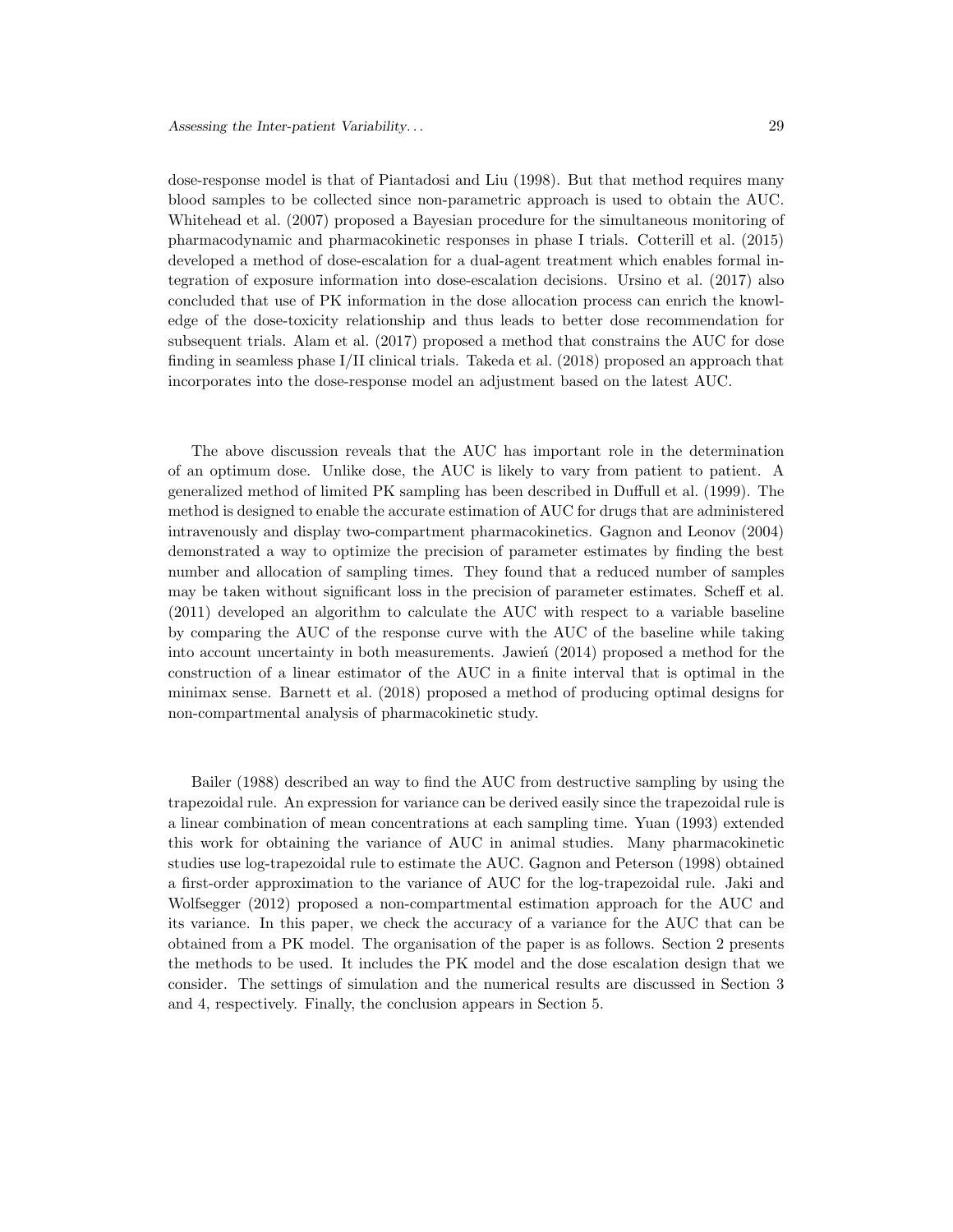## 2 Methods

Even if the same dose is given to a group of patients, the concentration profiles are very likely to be different. This is due to the differences in biological factors among the patients. As the profiles vary, so do the AUCs, and an obvious issue then is to quantify this variability. In the following section, we employ a non-linear random effects model for the concentration data, since one can assume that each individual has distinct values for the model parameters. As the AUC is derived from model function, it relies on model parameters. The next section describes a way to find the inter-patient variability in the AUC after the administration of a dose to a cohort of patients. Quantifying this variability is important for two particular reasons. Firstly, it will enable us to know the extent of variability from patient to patient, and, secondly, it may guide in dose finding in phase I clinical trials.

Assume that we have some pre-specified doses based on preclinical studies and we want to conduct a phase I trial. We start with allocating the lowest dose to a cohort of patients. Then we record the concentration of drug in the blood samples at the locally D-optimum time points, and also, observe the dose-response outcomes. Note that an outcome may be either toxic or non-toxic. After that the PK and dose-response parameters are estimated. Then we select the dose for the second cohort following the continual reassessment method, described in Section 2.2. The dose-response outcomes are observed for the second cohort, and the blood samples are collected at the newly obtained D-optimum time points based on the PK parameter estimates at the first stage. We then select dose for the third cohort and the process continues until reaching the maximum number of  $m$  cohorts. At each stage of a trial, the dose-response parameter estimates are used to find the next dose and the PK parameter estimates are used to find the locally D-optimum time points. At the end of each trial, we construct a confidence interval for the AUC using the final PK parameter estimates. The confidence interval helps to check the accuracy of the approximate variance of the AUC, shown in Section 2.1. The derived variance may help in implementing a PK guided dose escalation study if the approximation is found satisfactory.

#### 2.1 PK Model and the AUC

We consider a PK model for the concentration of a drug in the plasma. Often, the mechanistic part of such models is a solution of differential equations representing the distribution of the drug in the body's compartments. The drug is absorbed, distributed and eliminated, and these processes differ among patients. Hence, so-called population PK models are required to account for this variability. As an example, we consider a one-compartment PK random effects model with bolus input and first-order elimination. The model is defined as

$$
y_{il} = f(t_{il}; \theta_i) + \epsilon_{il}
$$
  
=  $\frac{x}{V_i} \exp\left(-\frac{Cl_i}{V_i} t_{il}\right) + \epsilon_{il},$  (2.1)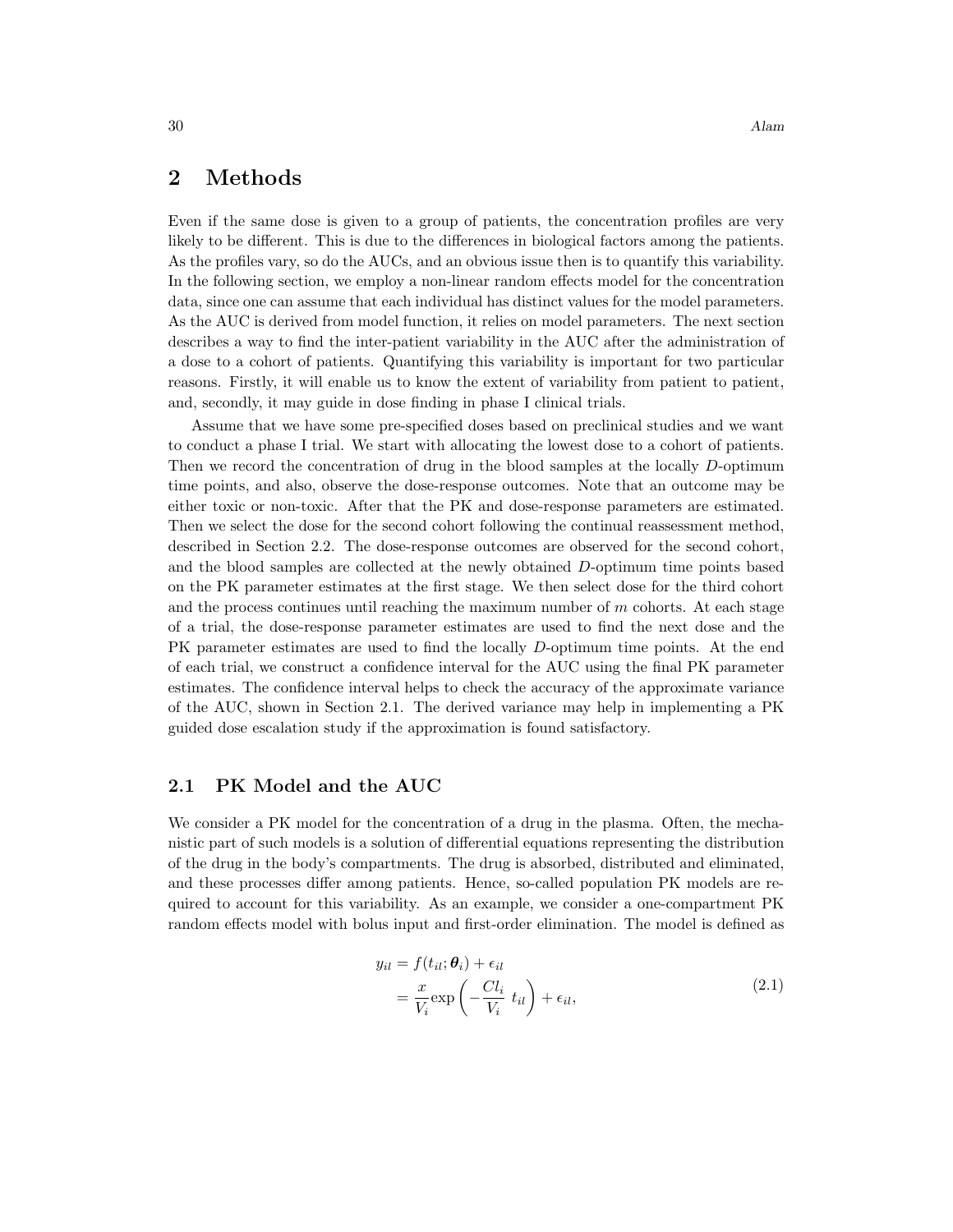where  $y_{il}$  is the concentration of a drug in the blood for the *i*th individual observed at time  $t_{il}$  and x is the dose received by the individual  $(i = 1, \ldots, c$  and  $l = 1, \ldots, n$ ). All of the model parameters are assumed random and is represented in an additive form as  $\theta_i = \beta + b_i = (V_i, Cl_i)^T$  with  $\beta = (V, Cl)^T$  and  $b_i = (b_{V_i}, b_{Cl_i})^T$ . The  $\epsilon_{ij}$  denotes the random error, and  $n$  is the number of measurements taken on an individual. We assume that  $\epsilon_i \sim N_n(0, \sigma^2 I_n)$  and  $b_i \sim N_2(0, \Omega)$ , where  $\Omega = \text{diag}(\sigma_1^2, \sigma_2^2)$ , and also, that  $b_i$  and  $\epsilon_i$ are independent.

Our interest is in the efficient estimation of all the population parameters, denoted by  $\Psi = (\beta^T, \lambda^T)^T$ , where  $\beta^T = (\beta_1, \beta_2)$  and  $\lambda^T = (\sigma_1^2, \sigma_2^2, \sigma^2)$ . We intend to obtain maximum likelihood estimates via non-linear mixed effects model. The Fisher information matrix (FIM) for the *i*th individual and design  $\xi_i = \{t_{i1}, \ldots, t_{in}\}\$ is given by

$$
M_i(\Psi, \xi_i) = \mathcal{E}\left\{-\frac{\partial^2 l_i(\Psi \mid \mathbf{y}_i)}{\partial \Psi \partial \Psi^T}\right\},\tag{2.2}
$$

where  $l_i(\Psi | y_i)$  is the log-likelihood function for a given vector of observations  $y_i =$  $(y_{i1}, \ldots, y_{in})^T$  for individual i. We cannot derive an analytic expression for the log-likelihood function, as our model is non-linear in the parameters. Various approximations to the information matrix have been proposed in the statistical literature. A comparison of different methods is presented in Mielke (2012), who concludes that none of the methods is uniformly best.

We approximate the log-likelihood function using a first-order Taylor series expansion of the function  $f(t_{ij}; \theta_i)$  about  $\phi_i = (\beta, b_i)^T$  at  $\phi^0 = (\beta^0, E(b_i))^T = (\beta^0, 0)^T$ . It can be shown that the population FIM for the design  $\Xi = {\xi_1, \ldots, \xi_c}$  is defined as the sum of the  $c$  individual Fisher information matrices in  $(2.2)$ . That is,

$$
\boldsymbol{M}(\boldsymbol{\Psi},\boldsymbol{\Xi})=\sum_{i=1}^c \boldsymbol{M}_i(\boldsymbol{\Psi},\boldsymbol{\xi}_i),
$$

where  $M_i(\Psi, \xi_i)$  is the FIM for an individual. Following the model in (2.1), we can write

$$
\boldsymbol{f}(\boldsymbol{\xi}_i;\boldsymbol{\theta}_i) = \begin{bmatrix} \frac{x}{V_i} \exp\left(-\frac{Cl_i}{V_i} t_{i1}\right) \\ \frac{x}{V_i} \exp\left(-\frac{Cl_i}{V_i} t_{i2}\right) \\ \vdots \\ \frac{x}{V_i} \exp\left(-\frac{Cl_i}{V_i} t_{in}\right) \end{bmatrix}.
$$

To linearise the model in (2.1), we expand it using a first-order Taylor series about  $\phi_i = (V, Cl, b_{V_i}, b_{Cl_i})^T$  at  $\phi^0 = (V^0, Cl^0, 0, 0)^T$ . Following the expansion, we can obtain an approximated linear mixed effects model of the form

$$
\mathbf{y_i} \cong \mathbf{\mu}_i + \mathbf{H}_i \boldsymbol{\beta} + \mathbf{L}_i \mathbf{b}_i + \boldsymbol{\epsilon}_i, \tag{2.3}
$$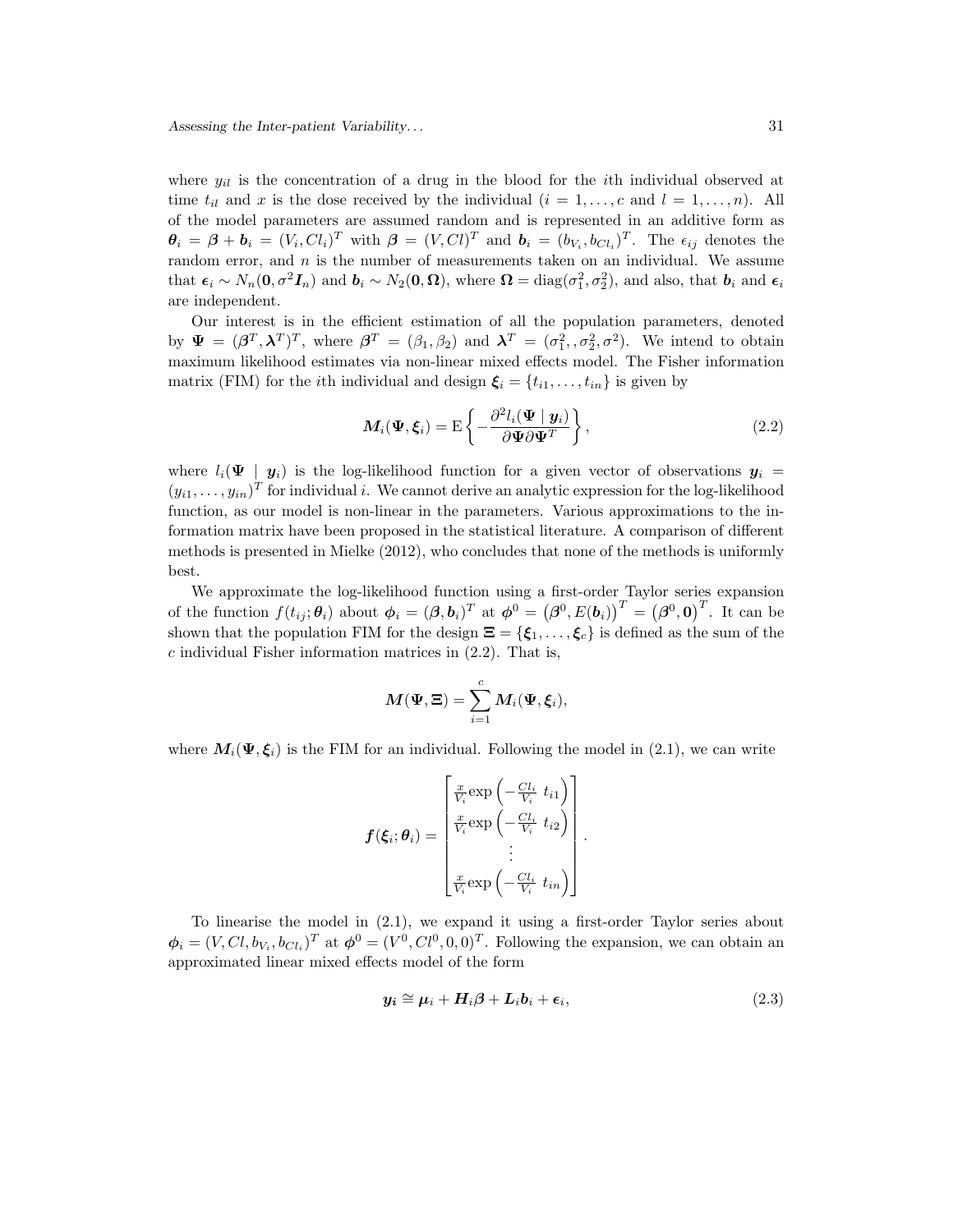where  $\mu_i$  is a vector of constants and

$$
\mathbf{H}_{i} = \begin{bmatrix} \frac{\partial f(t_{i1}; \theta_{i})}{\partial V} & \frac{\partial f(t_{i1}; \theta_{i})}{\partial Cl} \\ \vdots & \vdots \\ \frac{\partial f(t_{in}, \theta_{i})}{\partial V} & \frac{\partial f(t_{in}, \theta_{i})}{\partial Cl} \end{bmatrix}_{\phi^{0}}
$$
\n
$$
= \begin{bmatrix} \frac{x}{(V^{0})^{2}} \exp\left(-\frac{Cl^{0}}{V^{0}}t_{i1}\right)\left(\frac{Cl^{0}}{V^{0}}t_{i1} - 1\right) & -\frac{x}{(V^{0})^{2}} \exp\left(-\frac{Cl^{0}}{V^{0}}t_{i1}\right) \\ \vdots & \vdots \\ \frac{x}{(V^{0})^{2}} \exp\left(-\frac{Cl^{0}}{V^{0}}t_{in}\right)\left(\frac{Cl^{0}}{V^{0}}t_{in} - 1\right) & -\frac{x}{(V^{0})^{2}} \exp\left(-\frac{Cl^{0}}{V^{0}}t_{in}\right) \end{bmatrix}.
$$

Since  $\boldsymbol{\theta}_i = \boldsymbol{\beta} + \boldsymbol{b}_i$ , we have  $\boldsymbol{H}_i = \boldsymbol{L}_i$ , where

$$
\boldsymbol{L}_{i} = \begin{bmatrix} \frac{\partial f(t_{i1}; \boldsymbol{\theta}_{i})}{\partial b_{V_{i}}} & \frac{\partial f(t_{i1}; \boldsymbol{\theta}_{i})}{\partial b_{Cl_{i}}} \\ \vdots & \vdots \\ \frac{\partial f(t_{in}; \boldsymbol{\theta}_{i})}{\partial b_{V_{i}}} & \frac{\partial f(t_{in}; \boldsymbol{\theta}_{i})}{\partial b_{Cl_{i}}} \end{bmatrix}_{\boldsymbol{\phi}^{0}}
$$

Furthermore,  $E(\mathbf{y}_i) \cong E_i = \mu_i + \mathbf{H}_i \boldsymbol{\beta}$  and  $Var(\mathbf{y}_i) \cong V_i = L_i \Omega L_i^T + \sigma^2 \mathbf{I}_n$ . Since  $\mathbf{b}_i$  and  $\epsilon_i$  are assumed to be normal, the log-likelihood function is approximated by

$$
\ell_i(\boldsymbol{\Psi} \mid \boldsymbol{y}_i) \cong \log \left[ (2\pi)^{-\frac{n}{2}} |\boldsymbol{V_i}|^{-\frac{1}{2}} \exp \left\{ -\frac{1}{2} (\boldsymbol{y}_i - \boldsymbol{E}_i)^T \boldsymbol{V}_i^{-1} (\boldsymbol{y}_i - \boldsymbol{E}_i) \right\} \right].
$$

Then the FIM for the ith individual can be approximated by the block diagonal matrix

$$
M_i(\Psi, \xi_i) \cong \left[ \begin{array}{cc} A_i & 0 \\ 0 & B_i \end{array} \right],\tag{2.4}
$$

.

where

$$
(\mathbf{A}_i)_{ml} = \left(\frac{\partial \mathbf{E}_i}{\partial \beta_m}\right)^T \mathbf{V}_i^{-1} \frac{\partial \mathbf{E}_i}{\partial \beta_l} \text{ for } m, l = 1, 2 \text{ and } \beta_1 = V, \ \beta_2 = Cl),
$$
  
\n
$$
(\mathbf{B}_i)_{ml} = \frac{1}{2} \text{tr} \left(\frac{\partial \mathbf{V}_i}{\partial \lambda_m} \mathbf{V}_i^{-1} \frac{\partial \mathbf{V}_i}{\partial \lambda_l} \mathbf{V}_i^{-1}\right) \text{ for } m, l = 1, 2, 3 \text{ and } \boldsymbol{\lambda} = (\sigma_1^2, \sigma_2^2, \sigma^2)^T.
$$

Retout et al. (2001) used a first-order Taylor series expansion of the model function f about the expectation of the parameters to linearise the model. Although their linearised model is different from ours in (2.3), we have found that the FIMs in both cases are the same. To derive the FIM in their approach, one needs to assume that  $V_i$  is independent of β. But their expression for  $V_i$  clearly indicated that this would not be the case. However, in our approach, we do not need to make any such assumption. Both FIMs produce the same design, as in the design optimality criteria only a function of the FIM is used, and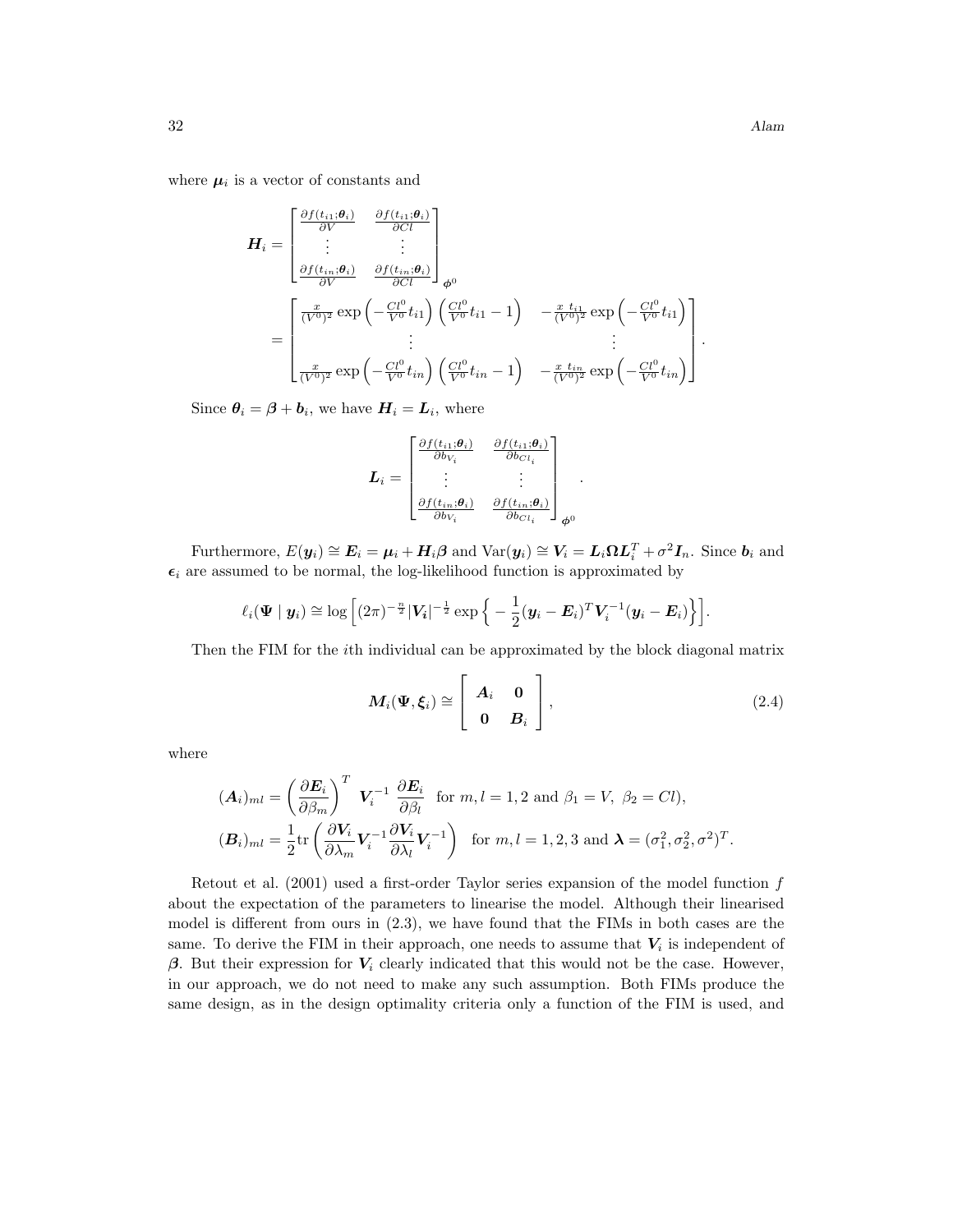it will not matter whether the two linearised models are exactly the same. In this paper, we use the D-optimality criterion, that is, we maximize the determinant of the population FIM to obtain sampling times for measuring the concentration of the drug in the plasma. Computations for the D-optimal time points are implemented in PFIM 3.2 (Bazzoli et al., 2010), an R package to evaluate and optimize designs in the context of population PK experiments.

Given the dose x to a cohort of patients, let  $h(x, \theta_i)$  be the AUC for individual i in that group based on a PK model. Here,  $\theta_i$  is the vector of random PK parameters introduced earlier and h is a differentiable function of the parameters. Since the parameters are random, individuals in the cohort will have different AUC values. Alam et al. (2017) derived an expression to assess this inter-patient variability. Since a PK model is non-linear in the parameters, the AUC will be too. Therefore, we linearise the function using a first-order Taylor series expansion of  $h(x, \theta_i)$  about  $\theta_i$  at  $E(\theta_i)$  to obtain approximate AUC and its variance. The derivation is based on the  $\delta$ -method (Oehlert, 1992).

The linearisation of the function using a first-order Taylor series expansion of  $h(x, \theta_i)$ about  $\theta_i$  at  $E(\theta_i)$  results into

$$
h(x, \theta_i) \cong h(x, \theta_i) \Big|_{E(\theta_i)} + \left(\frac{\partial h(x, \theta_i)}{\partial \theta_i}\right)^T \Big|_{E(\theta_i)} (\theta_i - E(\theta_i))
$$

$$
= h(x, \beta) + \left(\frac{\partial h(x, \theta_i)}{\partial \theta_i}\right)^T \Big|_{E(\theta_i)} b_i,
$$

where  $\theta_i = \beta + b_i$  and  $E(\theta_i) = \beta$ . Since  $b_i \sim N_p(0, \Omega)$ ,  $h(x, \theta_i)$  will be normally distributed as well. Therefore,  $E\{h(x, \theta_i)\} \cong h(x, \beta)$  and

$$
\operatorname{Var}\{h(x,\theta_{i})\} \cong \left(\frac{\partial h(x,\theta_{i})}{\partial \theta_{i}}\right)^{T} \Big|_{E(\theta_{i})} \operatorname{Var}(b_{i}) \left(\frac{\partial h(x,\theta_{i})}{\partial \theta_{i}}\right) \Big|_{E(\theta_{i})}
$$

$$
= \left(\frac{\partial h(x,\theta_{i})}{\partial \theta_{i}}\right)^{T} \Big|_{E(\theta_{i})} \Omega \left(\frac{\partial h(x,\theta_{i})}{\partial \theta_{i}}\right) \Big|_{E(\theta_{i})} . \tag{2.5}
$$

The above is a general expression for the variance and therefore can be applied to any PK model. Now we use it for the model in  $(2.1)$ . The AUC for an individual i over the range  $[0, t_1]$  is defined as

$$
h(x, \theta_i) = \int_0^{t_1} f(t; \theta_i) dt
$$
  
= 
$$
\int_0^{t_1} \frac{x}{V_i} \exp\left(-\frac{Cl_i}{V_i} t\right) dt
$$
  
= 
$$
\frac{x}{Cl_i} \left\{ 1 - \exp\left(-\frac{Cl_i}{V_i} t_1\right) \right\}.
$$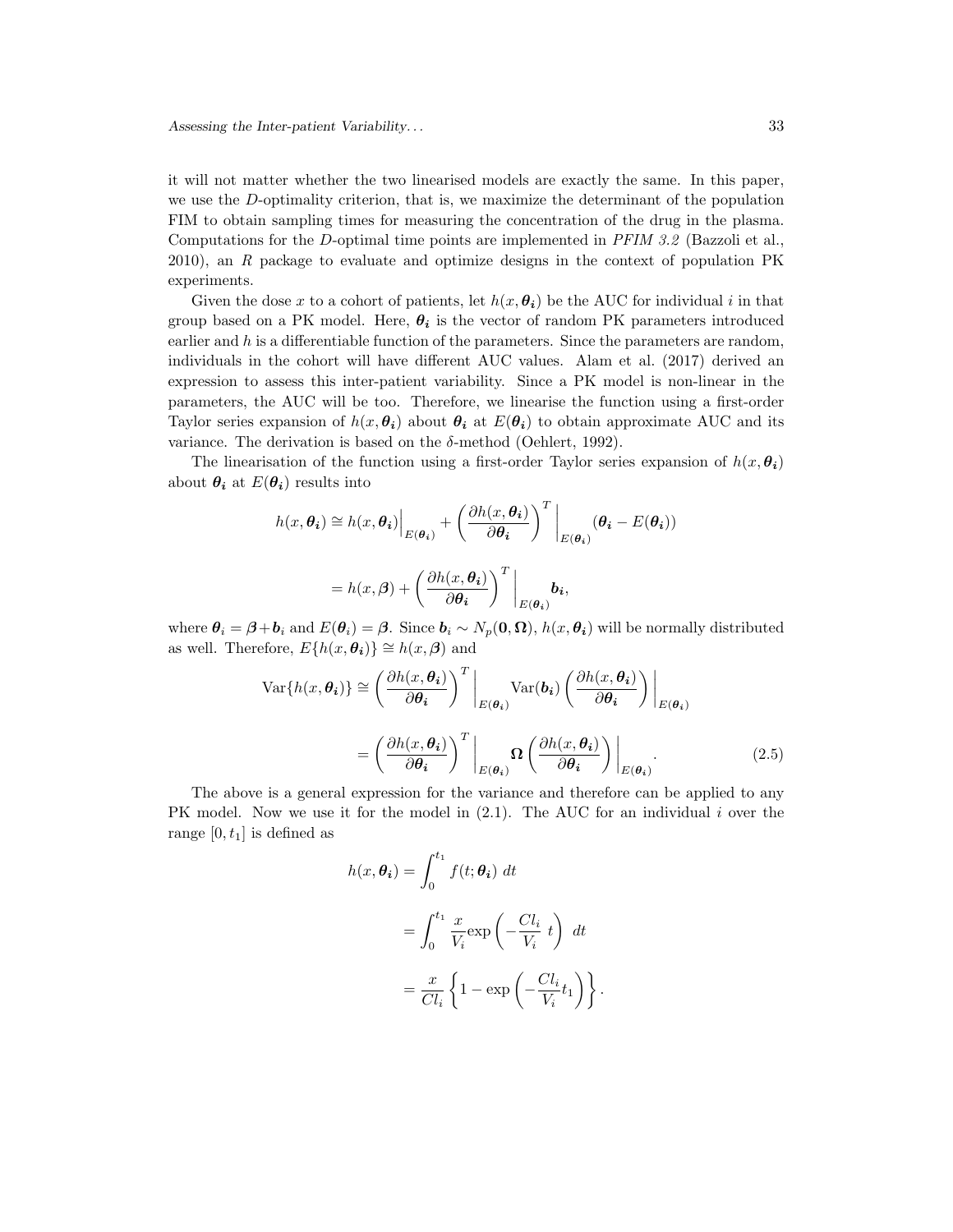Assuming that  $E(V_i) = V$  and  $E(Cl_i) = Cl$ , we obtain

$$
E\{h(x, \theta_i)\} \cong h(x, \beta) = \frac{x}{Cl} \left\{1 - \exp\left(-\frac{Cl}{V}t_1\right)\right\}.
$$

Also,

$$
\begin{split} \text{Var}\{h(x,\theta_{i})\} &\cong \left(\frac{\partial h(x,\theta_{i})}{\partial \theta_{i}}\right)^{T} \bigg|_{E(\theta_{i})} \Omega\left(\frac{\partial h(x,\theta_{i})}{\partial \theta_{i}}\right) \bigg|_{E(\theta_{i})} \\ &= \left(\frac{\partial h(x,\theta_{i})}{\partial V_{i}} \quad \frac{\partial h(x,\theta_{i})}{\partial C l_{i}}\right)_{E(\theta_{i})} \left(\begin{matrix} \sigma_{1}^{2} & 0 \\ 0 & \sigma_{2}^{2} \end{matrix}\right) \left(\begin{matrix} \frac{\partial h(x,\theta_{i})}{\partial V_{i}} \\ \frac{\partial h(x,\theta_{i})}{\partial C l_{i}} \end{matrix}\right)_{E(\theta_{i})} \\ &= \left\{\frac{\partial h(x,\theta_{i})}{\partial V_{i}} \bigg|_{E(\theta_{i})}\right\}^{2} \sigma_{1}^{2} + \left\{\frac{\partial h(x,\theta_{i})}{\partial C l_{i}} \bigg|_{E(\theta_{i})}\right\}^{2} \sigma_{2}^{2} .\end{split}
$$

Furthermore,

$$
\frac{\partial h(x, \theta_i)}{\partial V_i}\Big|_{E(\theta_i)} = -\frac{xt_1}{V^2} \exp\left(-\frac{Cl}{V}t_1\right)
$$

$$
\frac{\partial h(x, \theta_i)}{\partial Cl_i}\Big|_{E(\theta_i)} = \frac{x}{Cl} \exp\left(-\frac{Cl}{V}t_1\right) \left(\frac{1}{Cl} + \frac{t_1}{V}\right) - \frac{x}{Cl^2}.
$$

Hence, we obtain the approximate variance of the AUC as

$$
\operatorname{Var}\{h(x,\theta_i)\} \cong \left\{ -\frac{xt_1}{V^2} \exp\left(-\frac{Cl}{V}t_1\right) \right\}^2 \sigma_1^2 + \left\{ \frac{x}{Cl} \exp\left(-\frac{Cl}{V}t_1\right) \left(\frac{1}{Cl} + \frac{t_1}{V}\right) - \frac{x}{Cl^2} \right\}^2 \sigma_2^2.
$$

The derived expression can be used to find the inter-patient variability in the AUC based on a PK model after the administration of a dose to a cohort of patients. Also, we have  $h(x, \theta_i) \sim N[h(x, \beta), \text{Var}\{h(x, \theta_i)\}].$  Therefore, for an individual, we can find an approximate  $100(1-\alpha)$ % confidence interval for the AUC as  $h(x, \hat{\beta}) \pm Z_{\alpha/2} \sqrt{\text{Var}\{h(x, \theta_i)\}}$ . The accuracy of these confidence intervals depends on the quality of the approximated variance. If it is a good approximation of the true variance, the coverage probabilities should be close to the assumed confidence level. Note that the coverage probability refers to the proportion of confidence intervals that include the true AUC.

#### 2.2 Dose Escalation Design

Assume that we have d ordered doses  $\mathcal{X} = \{x^{(1)}, \ldots, x^{(d)}\}$  for an experimental drug to find the maximum tolerated dose (MTD). The continual reassessment method (CRM) is a popular model-based procedure to find an MTD (O'Quigley et al., 1990). Assume that we have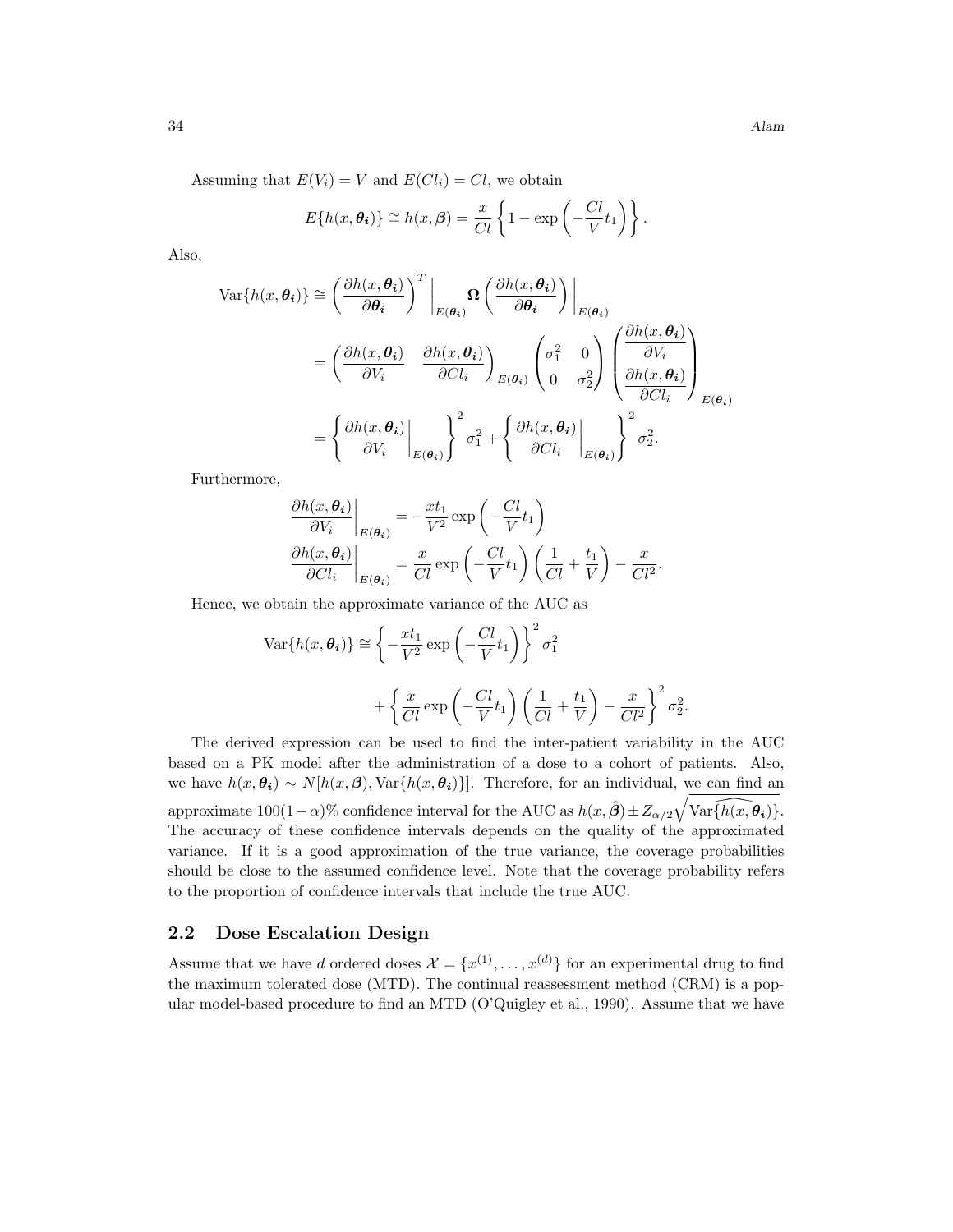binary response so that 1 means toxic and 0 means a non-toxic outcome. Then the design utilizes the following logistic model to assess the dose-response relationship accurately:

$$
\psi(x,\boldsymbol{\vartheta}) = \frac{\exp(\vartheta_1 + \vartheta_2 x)}{1 + \exp(\vartheta_1 + \vartheta_2 x)},
$$

where  $\mathbf{\vartheta} = (\vartheta_1, \vartheta_2)$  is the vector of dose-response parameters and x is the dose given to a cohort of patients. The design starts with the lowest dose, and the successive cohorts receive doses from  $X$  following the criterion in  $(2.6)$ . At the kth stage of a trial, we have the dose and outcome vectors as x and r, respectively. Each of these is a  $k \times 1$  vector comprising information obtained from  $k$  cohorts. Note that there are  $c$  patients in a cohort. The likelihood function at the kth stage of a trial is formed as

$$
L_k(\boldsymbol{\vartheta} \mid \boldsymbol{x}, \boldsymbol{r}) \propto \prod_{l=1}^k \{ \psi(x_l, \boldsymbol{\vartheta}) \}^{r_l} \{ 1 - \psi(x_l, \boldsymbol{\vartheta}) \}^{c-r_l}.
$$

The Bayesian approach is engaged to estimate the dose-response parameters  $\vartheta$ , as the data remains small at the early stages of a phase I trial. The posterior means of the parameters are obtained as

$$
\hat{\vartheta}_{ik} = \frac{\int_{\Theta} \vartheta_i \ g(\boldsymbol{\vartheta}) L_k(\boldsymbol{\vartheta} \mid \boldsymbol{x}, \boldsymbol{r}) d\boldsymbol{\vartheta}}{\int_{\Theta} g(\boldsymbol{\vartheta}) L_k(\boldsymbol{\vartheta} \mid \boldsymbol{x}, \boldsymbol{r}) d\boldsymbol{\vartheta}}, \quad i = 1, 2,
$$

where  $\Theta$  is the parameter space and  $g(\boldsymbol{\vartheta})$  is the prior distribution of the parameters. The uniform prior distribution is used to estimate the parameters. If we assume that  $u_1 < v_1 < u_2$ and  $u_3 < \vartheta_2 < u_4$ , then the restricted parameter space is  $\Theta = \{\mathbf{\vartheta}: u_1 < \vartheta_1 < u_2, u_3 < \vartheta_2 < u_4\}.$ The joint uniform prior distribution then becomes

$$
g(\boldsymbol{\vartheta})=\frac{1}{(u_2-u_1)(u_4-u_3)},\ \ \boldsymbol{\vartheta}\in\tilde{\Theta}.
$$

The probability of toxicity at the end of stage  $k$  is then updated at each available dose as

$$
\hat{\psi}_{ik} = \psi(x^{(i)}, \hat{\boldsymbol{\vartheta}}_k), \quad i = 1, 2, \dots, d.
$$

Once the updated estimate of probability of toxicity is available, we choose a dose for the next cohort  $k+1$  in the way so that

$$
x_{k+1} = \arg\min_{x \in \mathcal{X}} |\psi(x, \hat{\theta}_k) - \gamma|.
$$
 (2.6)

The trial continues until a fixed sample size  $m$  is achieved, and the MTD is the dose that would be allocated to patient  $m+1$  if s/he were in the trial. Note that we do not allow the design to skip more than one pre-specified dose level at a time following the suggestion by Goodman et al. (1995).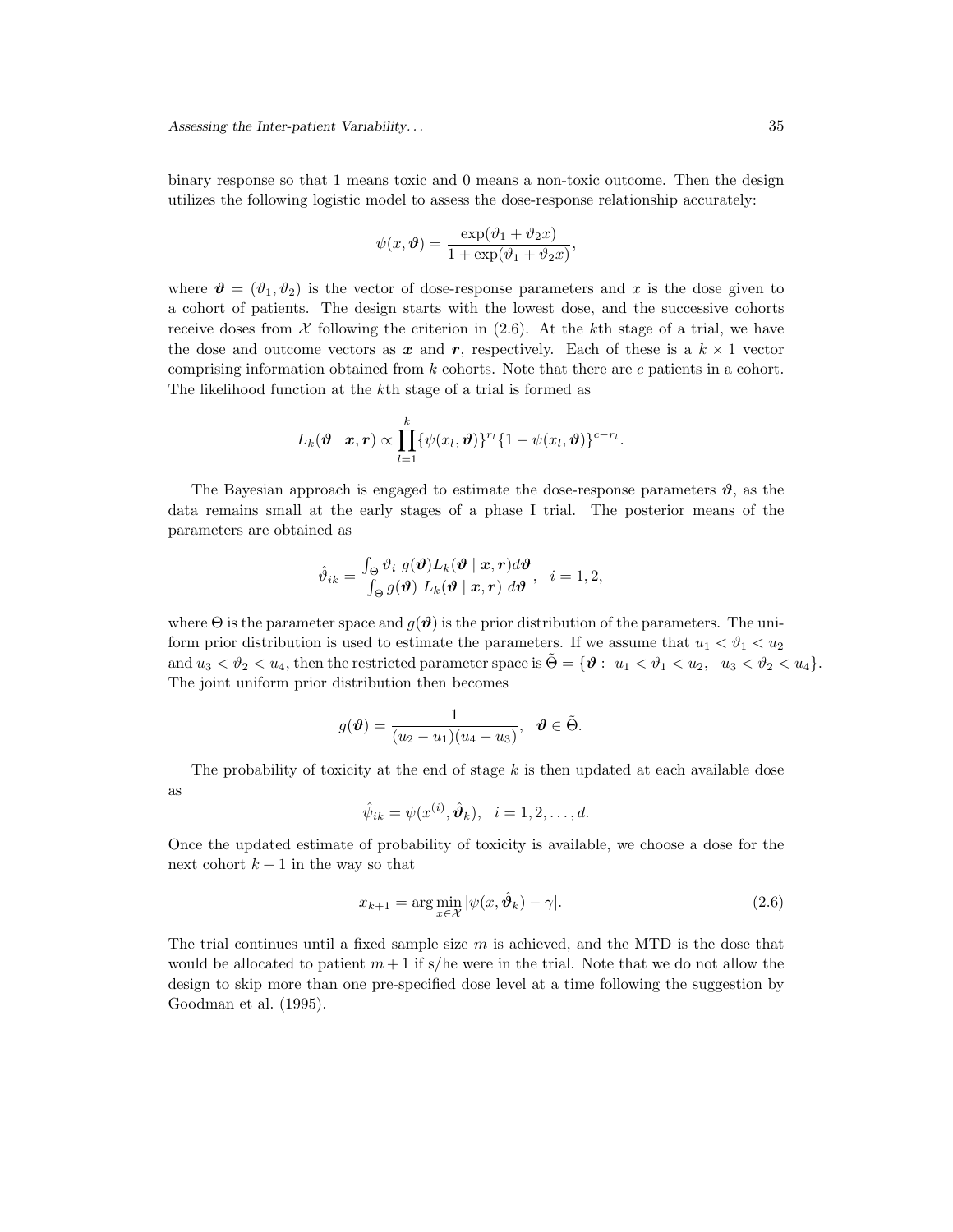### 3 Setup to Simulations

Figure 1 shows three plausible dose-response scenarios, each with the set of doses as  $\mathcal{X} =$  $\{1, 2, \ldots, 10\}$ . The scenarios differ only in terms of shape with the decrease in toxicity if we move from Scenario 1 to Scenario 3. We assume the target toxicity rate  $\gamma$  to be 0.33. The true MTDs in the assumed scenarios are 3, 5 and 8, respectively since these are the doses at which the probability of toxicity is close to the target toxicity rate. In contrast, four PK profiles are assumed for each of the scenarios.



Figure 1: Dose-response scenarios for simulation study. The parameter values in successive scenarios are  $\mathbf{\hat{v}} = (-3.3, 0.8), \mathbf{\hat{v}} = (-3.3, 0.5)$  and  $\mathbf{\hat{v}} = (-3.3, 0.3)$ , respectively. The dotted horizontal line indicates the target toxicity rate  $\gamma$ .

The mean PK parameter values  $V = 5$  L,  $Cl = 0.5$  L/hr and error variance  $\sigma^2 = 0.0001$ remain the same across the profiles. But in each profile the variance components  $\sigma_1^2$  and  $\sigma_2^2$  are chosen in a way so that the percentage of coefficient of variation (CV) in the mean parameters is either 15, 20, 25 or 30. For instance, with 15% CV, the variance components are  $\sigma_1^2 = 0.563$  and  $\sigma_2^2 = 0.006$ . Small error variance is chosen, as we have found generated concentrations to be small.

We consider a bivariate uniform prior distribution for the dose-response parameters  $\vartheta$ . A single parameter space  $\Theta$  is chosen for the scenarios. As it has been found to allow a wide range of dose-response scenarios, we consider  $\Theta = {\phi : -4.3 < \theta_1 < -2.3, 0 < \theta_2 < 1}.$ For the first cohort, initial mean PK parameters are chosen to be three standard deviations above the true values and the variance components and error variance are assumed to be onethird of the true values to find the D-optimal time points. Three time points are considered per patient, that is,  $n = 3$  in (2.1), as it has been revealed that attempt for more time points leads to the occurrence of some similar points. Note that the samples are collected in the period  $(0, 30)$  hours, that is,  $t_1 = 30$ . In Figure 2, we compare the determinant of FIM of a 3-point design with that of a 2-point design, a 4-point design with that of a 3-point design and so on. The relative efficiency is obtained as the ratio of the two determinants. Three time points are chosen to collect blood samples as not appreciable gain is achieved in the determinant of the Fisher information matrix if we move from a 3-point design to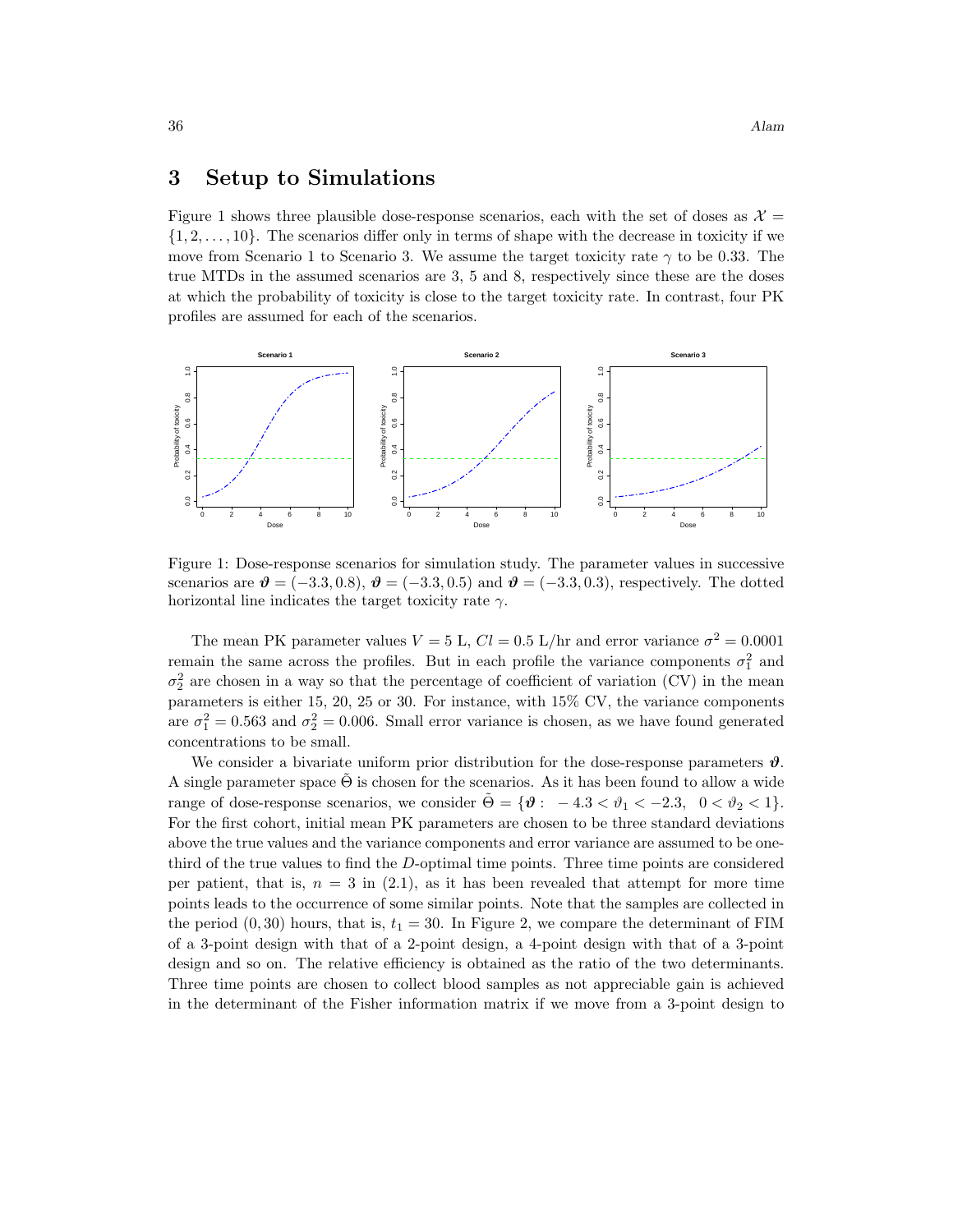

Figure 2: Rationale for setting the number of design points in the one-compartment PK model with bolus input and first-order elimination. The locally D-optimum design points are obtained using the initial prior values for the PK parameters, assuming that the lowest dose is given to a cohort of three patients.

a 4-point design. The dose-response outcomes for a cohort are generated from a binomial distribution. The mechanistic part in (2.1) is generated first to add with random errors to yield concentrations for a cohort at the D-optimum time points.

A trial starts with the lowest dose of 1 mg/kg-body weight assigned to a cohort of  $c = 3$  patients. Then the concentration of the drug in the blood samples is measured at the locally D-optimum time points. The time points are computed using PFIM (Bazzoli et al., 2010) for the initial prior values of the PK parameters. After receiving outcomes from the first cohort, the dose-response parameters are estimated, as described in Section 2.2. The maximum likelihood estimates of the PK parameters are obtained through the R package nlme (Pinheiro and Bates, 2000). A dose selected through the CRM is then applied to a new cohort, and the blood samples are collected at the D-optimum time points using the available parameter estimates of the PK model. After receiving the outcomes from the second cohort, both the dose-response and PK parameters are estimated, and a dose is chosen for the third cohort. The process continues until the trial reaches the maximum number of available cohorts  $m = 15$ .

The MTD at the end of a trial is determined as the dose that would be allocated to cohort 16 if that were in the trial. Based on the PK parameter estimates obtained at the end of a trial, we construct a 95% confidence interval for the AUC, and check whether AUC value for a random individual belongs to that interval. That is, the possibility of  $LCL < h(x, \theta_i)$  < UCL is checked, where LCL and UCL are the lower and upper confidence limits for the AUC, as explained in Section 2.1. Each case is investigated through 1000 simulated trials, and a self written code in R is used to produce the results.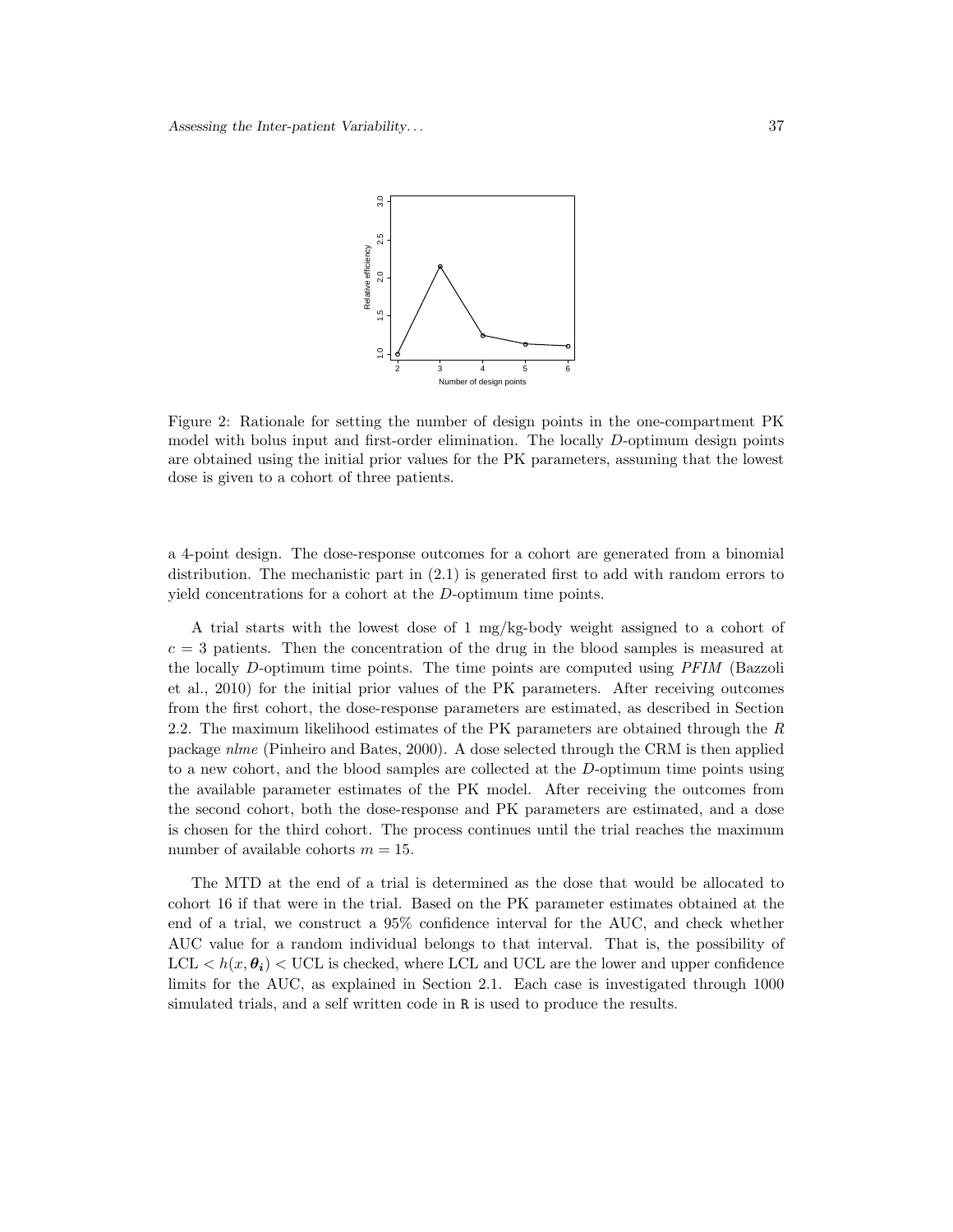### 4 Simulation Findings

The coverage probabilities obtained from simulation study are reported in Table 1. It is seen that when CV of the PK parameters is 15%, the coverage probability remains 0.93 in all the scenarios. As CV increases, the coverage probability decreases for the scenarios. Table 2 presents bias, standard deviation and average standard error of the estimates of model parameters. Generally speaking, all these measures increase for the parameters as CV increases. To investigate the distribution of the estimates, we present box plots for Scenario 2 in Figure 3. As reflected in it, the variability in PK parameter estimates increases with

Table 1: Coverage probabilities obtained after assuming different coefficient of variation for the mean PK parameters.

|          | Coefficient of Variation % |      |      |      |
|----------|----------------------------|------|------|------|
| Scenario | 15                         | 20   | 25   | 30   |
| 1        | 0.93                       | 0.92 | 0.92 | 0.91 |
| 2        | 0.93                       | 0.93 | 0.92 | 0.91 |
| З        | 0.93                       | 0.92 | 0.92 | 0.90 |

CV in Scenario 2. This finding is in line with our finding from Table 2. Figures for other dose-response scenarios are not presented here, as they have found to follow similar pattern. Confidence intervals are therefore likely to be less accurate to include the true AUC with the increase in CV.

Also, the AUC for a random individual will tend to vary highly with the increase in CV. All these will lead to the decrease in coverage probability. If we increase CV from 15% to 30%, that is double it, then the coverage probability decreases by a maximum of 3%. Similarly, if we compare between 20% and 30%, then coverage probability is found to decrease by a maximum of 2%. These figures give some insight of what could happen if we keep increasing CV. Here we have constructed 95% confidence intervals for each case. As the coverage probabilities are fairly close to 0.95, the approximate confidence intervals are able to give boundaries for the AUC accurately in majority of the cases. This in turn means that the approximated variance, described in Section 2.1, can capture the inter-patient variability in the AUC precisely.

The main purpose of this article is to check the accuracy of the approximated variance of the AUC. As the CRM has been used to allocate doses, we would like to summarize the results for dose allocation and MTD selection in Table 3. The true MTD in Scenario 1 is 3, which is selected in around 73% of the trials. Dose 4 is selected in around 25% of the trials as the MTD. Not many trials recommend dose 5 as the MTD. Also, dose 6 and above are not recommended by any of the trials. Most of the cohorts in the trials are treated around the true MTD, as reflected by the percentages in parentheses.

In Scenario 2, the true MTD 5 is selected in around 53% of the trials. Dose 6 is selected in around 26% of the trials, while dose 4 is selected in around 16% of the trials. Dose 4 and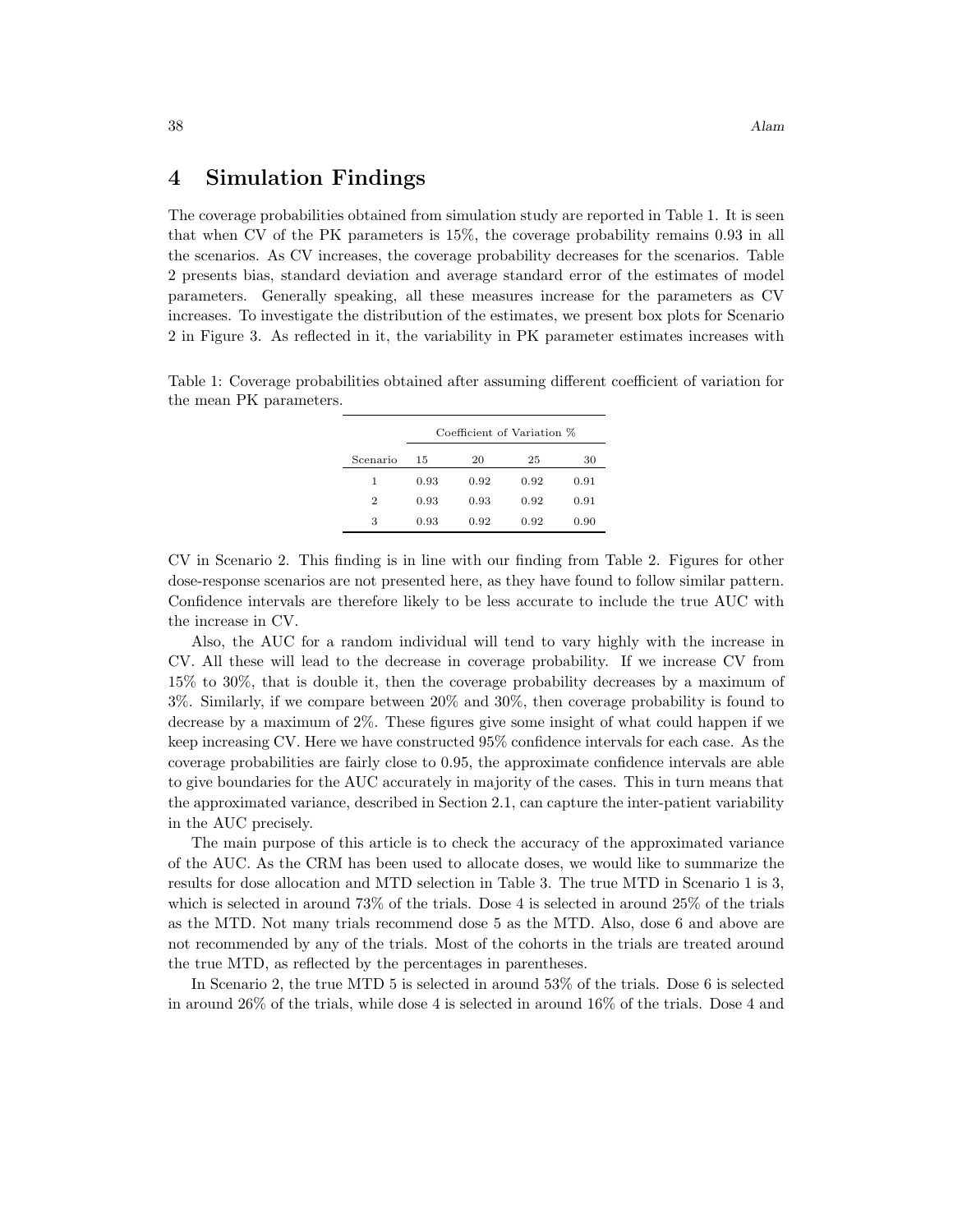| Scenario       | $\%{\rm CV}$ |             | Parameter |                        |              |                        |                        |
|----------------|--------------|-------------|-----------|------------------------|--------------|------------------------|------------------------|
|                |              |             | V         | Cl                     | $\sigma_1^2$ | $\sigma_2^2$           | $\sigma^2$             |
| $\mathbf{1}$   | 15           | <b>Bias</b> | $-0.0101$ | $-0.0011$              | $-0.0219$    | $-0.0002$              | $9.31 \times 10^{-7}$  |
|                |              | SD          | 0.1095    | 0.0115                 | 0.1168       | 0.0012                 | $2.19 \times 10^{-5}$  |
|                |              | SE          | 0.1122    | 0.0113                 | 0.1196       | 0.0012                 | $2.17\times10^{-5}$    |
|                | 20           | <b>Bias</b> | $-0.0088$ | $5.54 \times 10^{-5}$  | $-0.0234$    | $-0.0003$              | $1.24 \times 10^{-7}$  |
|                |              | SD          | 0.1454    | 0.0156                 | 0.2156       | 0.0022                 | $2.10 \times 10^{-5}$  |
|                |              | SE          | 0.1447    | 0.0148                 | 0.1991       | 0.0021                 | $2.40\times10^{-5}$    |
|                | 25           | <b>Bias</b> | $-0.0242$ | $-0.0011$              | $-0.0505$    | $-0.0006$              | $1.64 \times 10^{-6}$  |
|                |              | SD          | 0.1918    | 0.0190                 | 0.3179       | 0.0033                 | $2.13\times10^{-5}$    |
|                |              | SE          | 0.1844    | 0.0187                 | 0.3226       | 0.0033                 | $2.22\times10^{-5}$    |
|                | 30           | <b>Bias</b> | $-0.0242$ | $-0.0011$              | $-0.7379$    | $-0.0075$              | $1.63 \times 10^{-6}$  |
|                |              | SD          | 0.1918    | 0.0190                 | 0.3179       | 0.0033                 | $2.13 \times 10^{-5}$  |
|                |              | SE          | 0.2254    | 0.0220                 | 0.4831       | 0.0046                 | $2.17 \times 10^{-5}$  |
| $\overline{2}$ | 15           | <b>Bias</b> | $-0.0007$ | $-0.0008$              | $-0.0198$    | $-0.0001$              | $1.12 \times 10^{-7}$  |
|                |              | SD          | 0.1093    | 0.0114                 | 0.1146       | 0.0012                 | $2.11 \times 10^{-5}$  |
|                |              | SE          | 0.1109    | 0.0112                 | 0.1165       | 0.0012                 | $2.04\times10^{-5}$    |
|                | 20           | <b>Bias</b> | 0.0008    | $-0.0008$              | $-0.0362$    | $-0.0003$              | $4.29 \times 10^{-7}$  |
|                |              | SD          | 0.1470    | 0.0152                 | 0.1979       | 0.0021                 | $2.12 \times 10^{-5}$  |
|                |              | SE          | 0.1496    | 0.0148                 | 0.2115       | 0.0021                 | $2.10 \times 10^{-5}$  |
|                | 25           | <b>Bias</b> | $-0.0103$ | $-0.0015$              | $-0.0404$    | $-0.0005$              | $-8.07 \times 10^{-8}$ |
|                |              | SD          | 0.1767    | 0.0188                 | 0.3297       | 0.0036                 | $2.07 \times 10^{-5}$  |
|                |              | SE          | 0.1813    | 0.0185                 | 0.3116       | 0.0033                 | $2.10 \times 10^{-5}$  |
|                | 30           | <b>Bias</b> | $-0.0175$ | $-0.0006$              | $-0.0979$    | $-0.0006$              | $1.61 \times 10^{-6}$  |
|                |              | SD          | 0.2404    | 0.0235                 | 0.4714       | 0.0053                 | $2.66 \times 10^{-5}$  |
|                |              | SE          | 0.2196    | 0.0221                 | 0.4614       | 0.0046                 | $2.41 \times 10^{-5}$  |
| 3              | 15           | <b>Bias</b> | $-0.0063$ | $-7.63 \times 10^{-5}$ | $-0.0199$    | $-8.25 \times 10^{-5}$ | $1.26 \times 10^{-6}$  |
|                |              | SD          | 0.1101    | 0.0115                 | 0.1185       | 0.0011                 | $2.10 \times 10^{-5}$  |
|                |              | $\rm SE$    | 0.1093    | 0.0111                 | 0.1135       | 0.0012                 | $2.11 \times 10^{-5}$  |
|                | $20\,$       | <b>Bias</b> | 0.0052    | $-0.0005$              | $-0.0132$    | $-0.0002$              | $9.71 \times 10^{-7}$  |
|                |              | SD          | 0.1458    | 0.0150                 | 0.2170       | 0.0021                 | $2.12 \times 10^{-5}$  |
|                |              | SE          | 0.1472    | 0.0148                 | 0.2052       | 0.0021                 | $2.15 \times 10^{-5}$  |
|                | 25           | <b>Bias</b> | 0.0002    | 0.0001                 | $-0.0459$    | $-0.0005$              | $-7.58 \times 10^{-7}$ |
|                |              | SD          | 0.1902    | 0.0188                 | 0.3149       | 0.0031                 | $2.18 \times 10^{-5}$  |
|                |              | SE          | 0.1828    | 0.0184                 | 0.3161       | 0.0032                 | $2.09 \times 10^{-5}$  |
|                | 30           | <b>Bias</b> | $-0.0034$ | 0.0012                 | $-0.0717$    | $-0.0007$              | $-1.82 \times 10^{-7}$ |
|                |              | SD          | 0.2223    | 0.0228                 | 0.4702       | 0.0048                 | $2.16\times10^{-5}$    |
|                |              | SE          | 0.2256    | 0.0228                 | 0.4788       | 0.0049                 | $2.20 \times 10^{-5}$  |

Table 2: Bias, standard deviation (SD) and average standard error (SE) of the PK model parameter estimates obtained from simulation.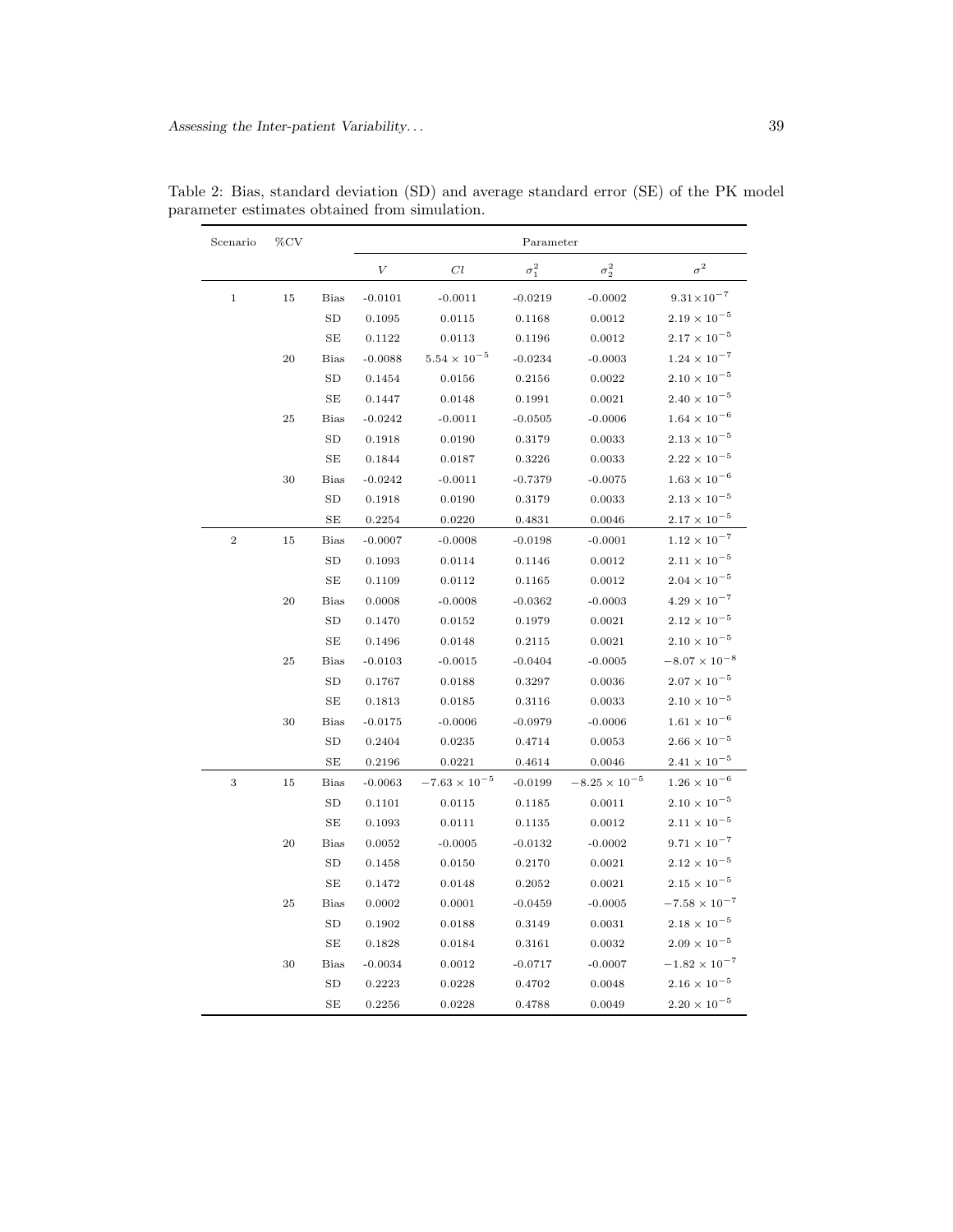| Scenario | $\sqrt{20N}$                |           |            |            |            |               | Dose         |            |             |                       |               |
|----------|-----------------------------|-----------|------------|------------|------------|---------------|--------------|------------|-------------|-----------------------|---------------|
|          |                             |           | Z          | $\infty$   |            | Cπ            | c            |            | $^{\circ}$  |                       |               |
|          | 늕                           | (6.7)     | 2.4(2.4)   | 73.1(57.3) | 24.3(28.4) | 0.2(4.3)      | 0(0.8)       | (0.1)      | 0(0)        | (0)                   | $\frac{0}{0}$ |
|          | $\overline{20}$             | (6.7)     | $2.4(2.8)$ | 72.9(58.1) | 24.6(27.7) | 0.1(4.0)      | (0.7)        | (0)0       | (0)0        | (0)0                  | (0)0          |
|          | 25                          | (6.7)     | 1.7(2.5)   | 70.8(57.8) | 27.4(27.7) | 0.1(4.5)      | 0(0.8)       | (0)0       | (0)0        | (0)0                  | (0)0          |
|          | $\mathcal{S}^{\mathcal{O}}$ | (6.7)     | 2.3(2.9)   | 73.9(58.0) | 23.7(26.9) | 0.1(4.5)      | (6.0)        | 0(0.1)     | (0)0        | $\frac{1}{\sqrt{10}}$ | 0(0)          |
|          | 능                           | (6.7)     | (0)0       | (9.6)7.0   | 17.0(19.5) | 53.2(34.8)    | 27.1(21.0)   | 1.9(6.1)   | 0.1(1.4)    | (0.9)                 | 0(0)          |
|          | $\overline{0}$              | (6.7)     | 0(0)       | 0.8(9.8)   | 18.3(20.6) | 51.7(34.6)    | $26.2(20.2)$ | 2.9(5.7)   | 0.1(1.5)    | $0(0.8)$              | 0(0.1)        |
|          | 25                          | $0$ (6.7) | $(0)$ 0    | 0.6(9.4)   | 15.8(20.0) | 52.9 $(34.7)$ | 28.6(20.8)   | 2.1(5.8)   | $(9.1)$ $0$ | (0.9)                 | 0(0.1)        |
|          | 30                          | (6.7)     | (0)        | 1.0(10.1)  | 17.8(20.7) | 54.4(34.6)    | 25.2(20.3)   | 1.5 (5.4)  | 0.1(1.3)    | 0 (0.8)               | 0(0.1)        |
| ట        | 능                           | (6.7)     | (0)0       | (6.9)      | 0.1(3.3)   | 0.8(8.9)      | 4.4(8.9)     | 15.7(14.3) | 29.0 (14.8) | 26.1(17.1)            | 23.9(19.1)    |
|          | $\overline{0}$              | (6.7)     | (0)        | (0.70)     | 0(3.1)     | 0.8(9.0)      | 3.7(9.2)     | 15.9(13.6) | 27.5(15.2)  | 28.6(16.5)            | 23.5(19.7)    |
|          | 25                          | (6.7)     | (0)0       | (6.9)      | 0(3.1)     | 0.4(8.1)      | 4.7(9.4)     | 13.7(14.2) | 30.1 (15.7) | 27.3 (16.3)           | 23.8 (19.6)   |
|          | $\infty$                    | (6.7)     | $^{00}$    | (6.9)      | (2.9)      | 0.9(8.5)      | 4.3(9.2)     | 14.5(13.6) | 29.5 (15.9) | 27.1(16.6)            | 23.7(19.7)    |

| ora ratavo via stromeri posto via se estas de la crea de la construcción de la context. Via de la contexto de<br>bo nonco | $\mathbf{I}$<br>$\frac{1}{2}$<br>ŗ<br>;<br>; |
|---------------------------------------------------------------------------------------------------------------------------|----------------------------------------------|
|                                                                                                                           |                                              |
| $\vdots$                                                                                                                  | シー・ジャ キプン シンコン すつロブリ<br>l                    |
|                                                                                                                           |                                              |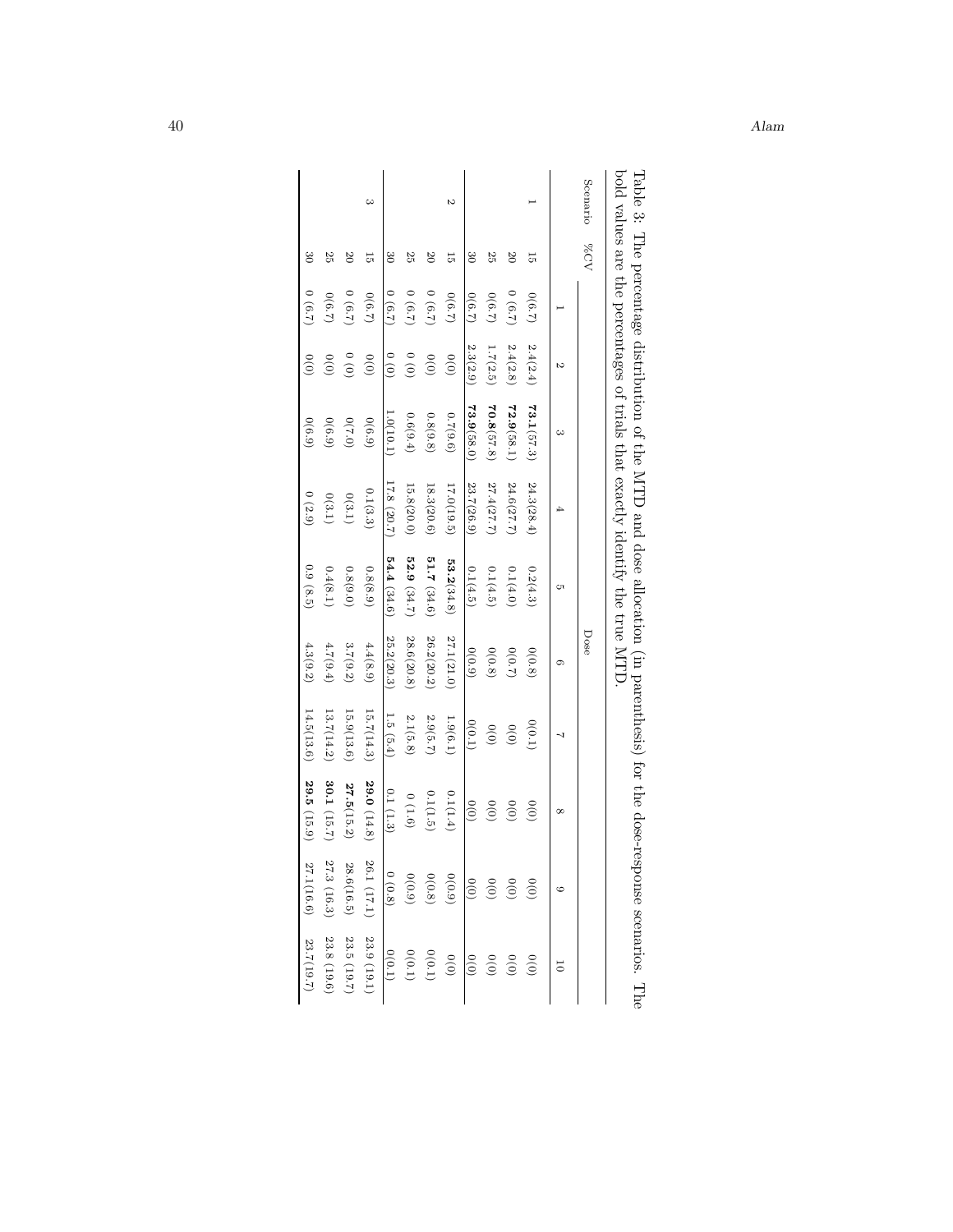

Figure 3: Boxplots of the PK parameter estimates obtained for Scenario 2 in the simulation study. For each parameter, the successive boxes are for 15%, 20%, 25% and 30% of CV, respectively.

6 have the probabilities of toxicity as 0.21 and 0.42, respectively. Since the latter toxicity is more close to the target toxicity rate 0.33, dose 6 is selected more often. The cohorts in trials are mostly treated with the doses around the true MTD. The true MTD in Scenario 3 is 8, and it lies at the upper end of the dose region. It is selected in around 29% of the trials. Since dose 9 has the probability of toxicity as 0.35, closer to the target, it is recommended in a good percentage of the trials as well. None of the trials recommend a dose which has a probability of toxicity much lower than the target. Also, majority of the cohorts in this scenario are treated with the doses around 8.

The property that the CRM dose not expose many patients to either sub-therapeutic or toxic doses is quite evident from the numerical results for the scenarios. As the PK data are used to establish the model parameters and is not used in dose escalation, not appreciable differences are seen in the results across the CVs for a scenario. The seemingly differences are only due to the random variations in the trials.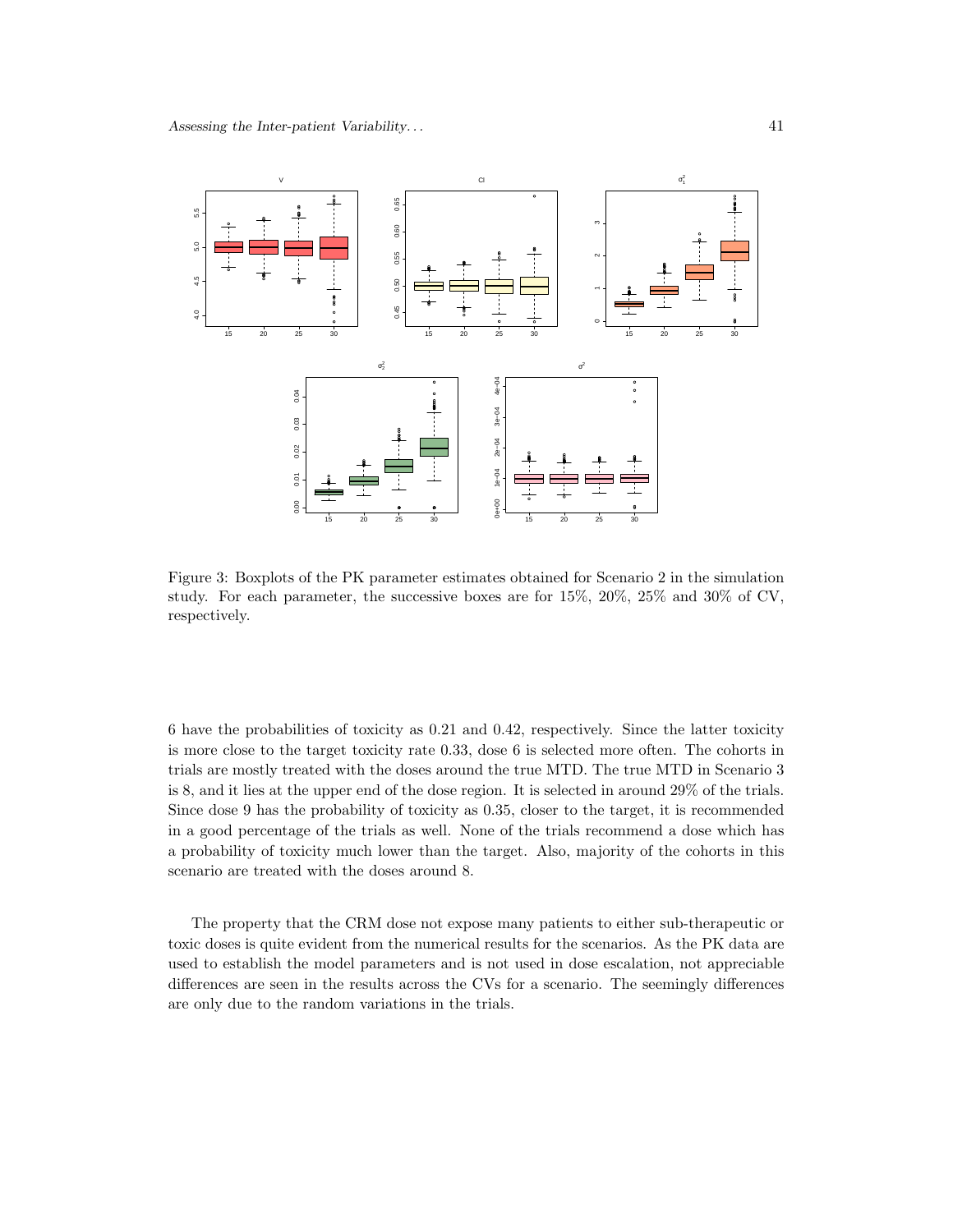### 5 Conclusion

We have investigated the accuracy of an approximated variance for the AUC through a simulation study. Blood samples are collected at the locally D-optimal time points to obtain precise estimates of the parameters. To set the number of design points for any working PK model, we suggest to check the relative efficiencies of the designs as we discussed in the paper. As the estimates become more stable towards the end of a trial, the final estimates are used to construct 95% confidence intervals. The coverage probabilities are found to be close to 0.95. The more we allow the variability in the mean PK parameters, the more away is the coverage probability from the confidence level. Other confidence levels can be checked as well, but similar results are expected. Similarly, any other dose-response scenarios can be investigated and the results are expected to be in line with the findings here, as we have noticed very little differences in the coverage probabilities across the scenarios.

The expression derived for variance in (2.5) is general and can be applied to any other PK model. Table 1 assures the accuracy of the approximation made. Although the paper limits to the AUC only, a general variance is also possible for the other PK measure  $C_{\text{max}}$ and consequently its accuracy can be checked. Alam et al. (2017) proposed designs for seamless phase I/II clinical trials taking into account such inter-patient variability. One can think of considering the confidence intervals for the AUC or  $C_{\text{max}}$  while allocating doses to the cohorts in a trial. Such consideration will lead to a careful dose escalation design and is particularly important when heterogeneity in ADME is likely to be present in the patient population.

Although the CRM has been used for dose escalation, any other design can be used instead. Also, other dose-response and PK models can be used to apply the presented methodology. As indicated earlier, PK data are not employed in dose escalation. However, the PK parameter estimates obtained at each stage of a trial are used to find the locally Doptimum time points. Since the main purpose was to judge the quality of the approximated variance, we refrained ourselves from incorporating AUC in dose escalation. To conclude, we have shown how the inter-patient variability in the AUC, after the assignment of a dose to a cohort of patients, can be assessed from a PK model, and this is when a small number of blood samples are collected from a patient.

#### Acknowledgements

The author would like to thank the reviewers for very constructive comments, which have led to an improved version of the paper. Also, special thanks to the editor for helpful suggestions.

### References

Alam, M. I., Bogacka, B., and Coad, D. S. (2017), "Pharmacokinetically guided optimum adaptive dose selection in early phase clinical trials," Computational Statistics and Data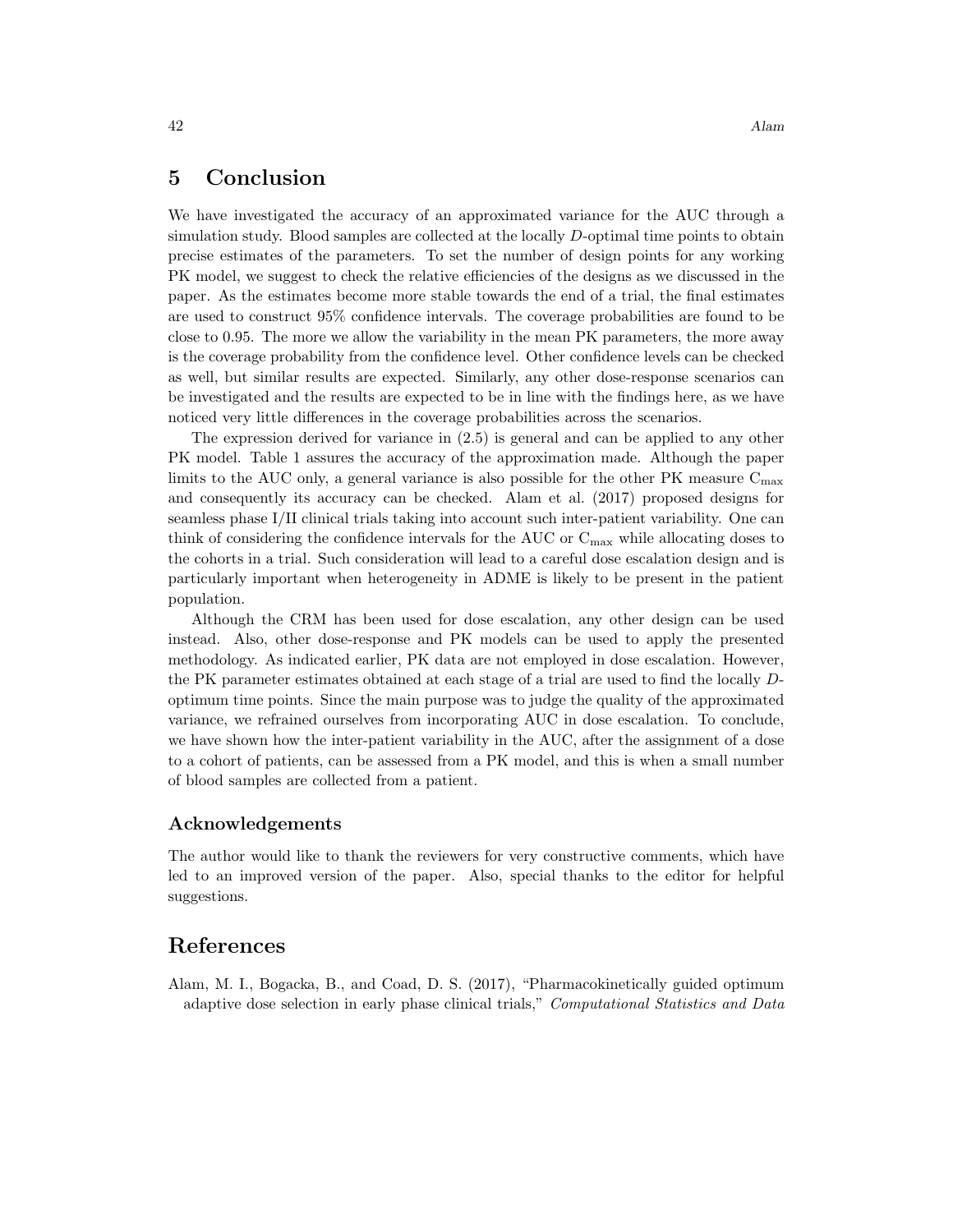Assessing the Inter-patient Variability. . . 43

Analysis, 111, 183–202.

- Bailer, A. J. (1988), "Testing for the equality of area under the curves when using destructive measurement techniques," Journal of Pharmacokinetics and Biopharmaceutics, 16, 303– 309.
- Barnett, H. Y., Geys, H., Jacobs, T., and Jaki, T. (2018), "Optimal designs for noncompartmental analysis of pharmacokinetic studies," Statistics in Biopharmaceutical Research, 10, 255–263.
- Bazzoli, C., Nguyen, T. T., Dubois, A., Retout, S. Comets, E., and Mentré, F. (2010), "PFIM 3.2 User Guide," Université Paris Diderot and INSERM.
- Cotterill, A., Lorand, D., Wang, J., and Jaki, T. (2015), "A practical design for a dual-agent dose-escalation trial that incorporates pharmacokinetic data," Statistics in Medicine, 34, 2138–2164.
- Duffull, S., Begg, E., and Deely, J. (1999), "Development of a general method of limited sampling for the determination of AUC for a drug that displays two-compartment pharmacokinetics," European Journal of Clinical Pharmacology, 55, 213–219.
- Gabrielsson, J. and Weiner, D. (2000), Pharmacokinetic/Pharmacodynamic Data Analysis: Concepts and Applications, Routledge, London.
- Gagnon, R. and Leonov, S. (2004), "Optimal population designs for PK models with serial sampling," Journal of Biopharmaceutical Statistics, 15, 143–163.
- Gagnon, R. C. and Peterson, J. J. (1998), "Estimation of confidence intervals for area under the curve from destructively obtained pharmacokinetic data," Journal of Pharmacokinetics and Biopharmaceutics, 26, 87–102.
- Goodman, S. N., Zahurak, M. L., and Piantadosi, S. (1995), "Some practical improvements in the continual reassessment method for phase I studies," Statistics in Medicine, 14, 1149–1161.
- Graham, M. A. and Workman, P. (1992), "The impact of pharmacokinetically guided dose escalation strategies in phase I clinical trials: Critical evaluation and recommendations for future studies," Annals of Oncology, 3, 339–347.
- Jaki, T. and Wolfsegger, M. J. (2012), "Non-compartmental estimation of pharmacokinetic parameters for flexible sampling designs," Statistics in Medicine, 31, 1059–1073.
- Jawien<sup>\*</sup>, W. (2014), "Searching for an optimal AUC estimation method: a never-ending task?" Journal of Pharmacokinetics and Pharmacodynamics, 41, 655–673.
- Mielke, T. (2012), "Approximation of the Fisher Information and Design in Nonlinear Mixed Effects Models," Ph.D. thesis, Otto-von-Guericke University Magdeburg.